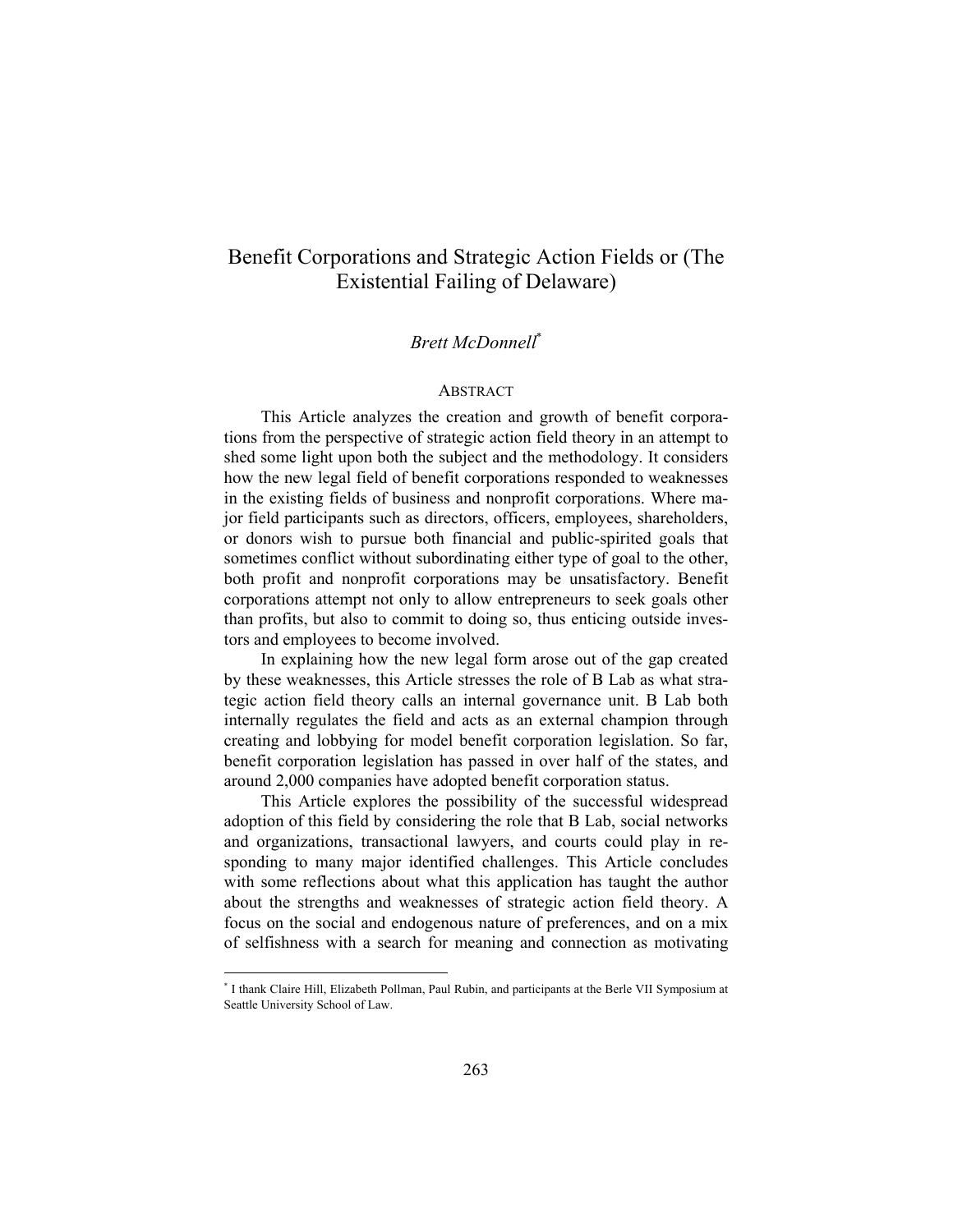forces, are clearly improvements on the conceptual apparatus of the dominant corporate law paradigm, law and economics. However, it remains to be seen whether the theory's methodological and normative tools are strong and articulated enough to pose a convincing challenge to that dominant paradigm.

## **CONTENTS**

| II. PRE-EXISTING FIELDS: FOR-PROFIT AND NONPROFIT CORPORATIONS   |  |
|------------------------------------------------------------------|--|
|                                                                  |  |
| III. THE RISE OF SOCIAL ENTERPRISES AND BENEFIT CORPORATIONS 276 |  |
|                                                                  |  |
|                                                                  |  |

### **INTRODUCTION**

Benefit corporations are a new legal form of business association which has been rapidly adopted by over half of all states over the last few years.<sup>1</sup> They are meant as a vehicle for entrepreneurs and investors who want to be involved in social enterprises, that is, businesses seeking both a healthy financial return for their investors while also committing to other socially valuable goals. Social enterprises pursue what has been called a triple bottom line: people, planet, and profit.<sup>2</sup> This new legal and social form raises many questions. Who is attracted to this form of enterprise, and why? Who stands to gain from it? How does it both resemble and differ from other related forms of enterprise? How has it come to be so widely adopted by state legislatures over such a short period of time? What innovations in law, economic institutions, and social norms have occurred to make benefit corporations possible, and what further innovations are needed to help them grow? What are the prospects for the economic and social success of benefit corporations?

In this Article, I use this new legal, economic, and social entity, as well as the questions it raises, as a case study for applying strategic action field theory. Neil Fligstein and Doug McAdam have recently devel-

 <sup>1.</sup> *See infra* note 62 and accompanying text.

 <sup>2.</sup> JOHN ELKINGTON, CANNIBALS WITH FORKS: THE TRIPLE BOTTOM LINE OF 21ST CENTURY BUSINESS 2 (1997).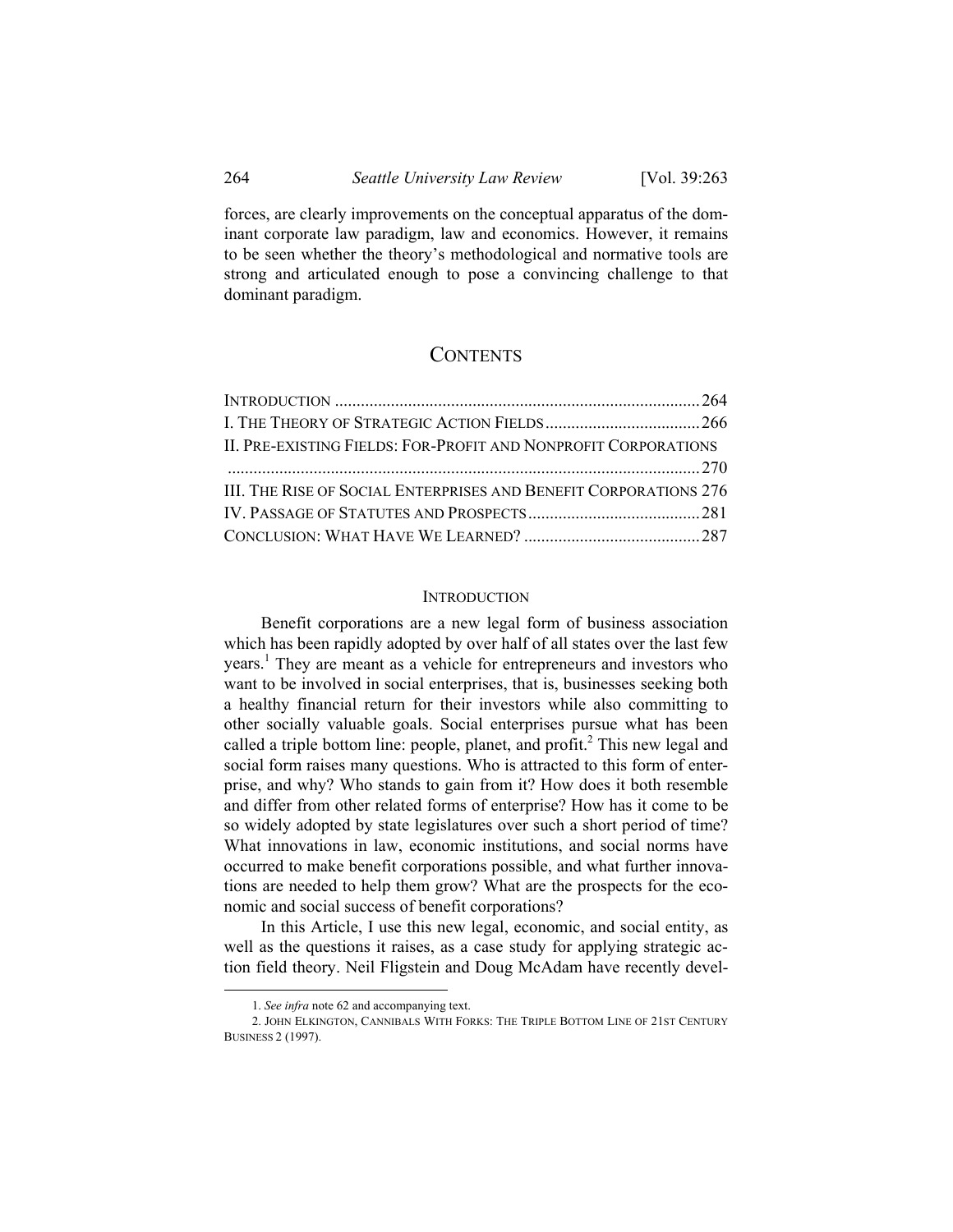oped the concept of strategic action fields as a generalization of ideas that have appeared in a variety of different subfields of sociology, as well as other disciplines. $3$  For me, as a legal scholar with a background in economics, the origins and terminology of this theory are conceptually distant and rather forbidding. However, strategic action theory holds out some real promise, particularly given its understanding of preferences and social action, which has enough common ground with my home turf of rational choice and game theory to not be completely alien. The theory is also broad and flexible enough to permit discussion of certain economic phenomena that economic theory mostly ignores.

Is this sociological theory comprehensible and useful for legal scholars trying to analyze developments in corporate law? Perhaps the best way to find out is to simply try. Thus, this Article applies strategic action field theory to analyze benefit corporations. This topic is of particular interest to me personally, as I have both already written on benefit corporations<sup>4</sup> and was involved in the drafting of Minnesota's benefit corporation statute.<sup>5</sup> It also may provide an attractive case for applying strategic action field theory. As a formal, legal type of organization, the nature of the field is relatively clearly defined, and there are other well-known related fields to which one can compare it to—namely, ordinary for-profit and nonprofit corporations. Social enterprises, by definition, focus on a mix of more instrumental, self-centered goals, as well as more other-oriented values, which also occur within the sociological theory. So, we shall see what we can learn about both strategic action fields and benefit corporations by applying the theory of the former to the story of the latter. Of course, as someone not at all trained in sociology, the exercise may merely reveal my lack of understanding, but since that lack is itself presumably quite common among corporate law scholars, perhaps my failings may themselves prove instructive.

This Article starts by briefly describing the theory of strategic action fields.<sup>6</sup> It then analyzes the forces that have led to the creation of benefit corporations as a new form of business association, using strategic action field theory (as I understand it) in telling the story.<sup>7</sup> The Arti-

 $\overline{a}$ 

 <sup>3.</sup> NEIL FLIGSTEIN & DOUGLAS MCADAM, A THEORY OF FIELDS 8 (2012) [hereinafter FLIGSTEIN & MCADAM, THEORY]; *see also* Neil Fligstein & Douglas McAdam, *Toward a General Theory of Strategic Action Fields*, 29 SOC. THEORY 1 (2011) [hereinafter Fligstein & McAdam, *General Theory*].

<sup>4.</sup> *See* Brett H. McDonnell, *Committing to Doing Good and Doing Well: Fiduciary Duty in Benefit Corporations*, 20 FORDHAM J. CORP. & FIN. L. 19 (2014).

<sup>5.</sup> *See* MINN. STAT. § 304A (2015).

<sup>6.</sup> *See infra* Part I.

<sup>7.</sup> *See infra* Parts II–IV.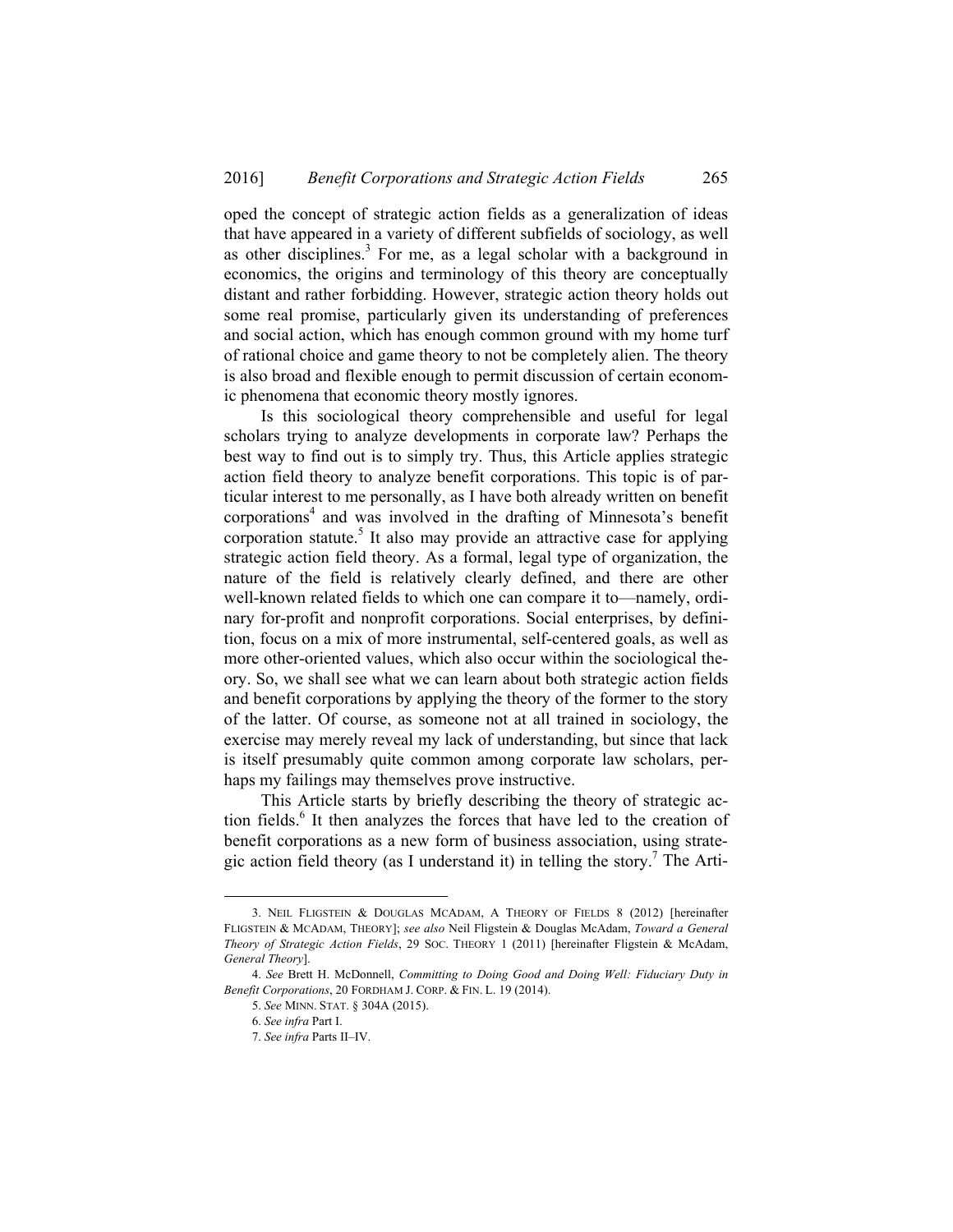cle concludes with some reflections about what I have learned about the uses and the limits of the strategic action field concept through the process of going through this exercise.<sup>8</sup>

## I. THE THEORY OF STRATEGIC ACTION FIELDS

Although I am a corporate law scholar with a background in economics, I like to think that I am relatively broad-minded for someone in that position. Thus, the idea of drawing upon sociological theory is not inherently dubious from my perspective. Indeed, there are some real attractions to that theory. The embeddedness of humans in social structures is a central part of social life and action that economics does not capture well outside of a few isolated elements. In particular, the social nature of individual preferences and norms, and the ways in which they help shape and are shaped by individual actions within society, is a crucial topic that economics does not adequately address. I have tried to use economic theory to think formally about preferences as endogenous,<sup>9</sup> but despite some efforts by significant economists, $10$  that theory is not well adapted to such ideas. In several papers with Claire Hill, I have informally considered how Delaware judges help shape corporate governance norms.<sup>11</sup> In one paper, I have tried to think about deeper norms that shape, and are shaped by, the core structure of corporations and corporate law, and in particular the lack of a role for employees in governing corporations.<sup>12</sup> Yet, I am still very much in the hunt for a theoretical perspective that is better suited for exploring such ideas than law and economics.

I am also interested in the structural similarities between strategic action fields and some of the elements of modern economic theory. A field, as Fligstein and McAdam use the term, is similar to the idea of a game in game theory. In both, actors try to achieve a preferred outcome

 <sup>8.</sup> *See infra* pp. 287–90.

<sup>9.</sup> *See* Brett H. McDonnell, *Endogenous Preferences and Welfare Evaluations* (Minn. Legal Studies Research Paper No. 06-50, 2006), *available at* http://papers.ssrn.com/ abstract=933089.

<sup>10.</sup> *See, e.g.*, GARY S. BECKER, ACCOUNTING FOR TASTES (1996); JON ELSTER, SOUR GRAPES: STUDIES IN THE SUBVERSION OF RATIONALITY (1983); Samuel Bowles, *Endogenous Preferences: The Cultural Consequences of Markets and Other Economic Institutions*, 36 J. ECON. LITERATURE 75 (1998); Herbert Gintis, *Welfare Criteria with Endogenous Preferences: The Economics of Education*, 15 INT'L ECON. REV. 415 (1974); Carl Christian von Weizsäcker, *Notes on Endogenous Change of Tastes*, 3 J. ECON. THEORY 345 (1971).

 <sup>11.</sup> Claire A. Hill & Brett H. McDonnell, *Disney, Good Faith, and Structural Bias*, 32 J. CORP. L. 833, 862–63 (2007); Claire A. Hill & Brett H. McDonnell, *Executive Compensation and the Optimal Penumbra of Delaware Corporation Law*, 4 VA. L. & BUS. REV. 333, 349–57 (2009) [hereinafter Hill & McDonnell, *Optimal Penumbra*].

<sup>12.</sup> *See* Brett H. McDonnell, *Employee Primacy, or Economics Meets Civic Republicanism at Work*, 13 STAN. J.L. BUS. & FIN. 334 (2008).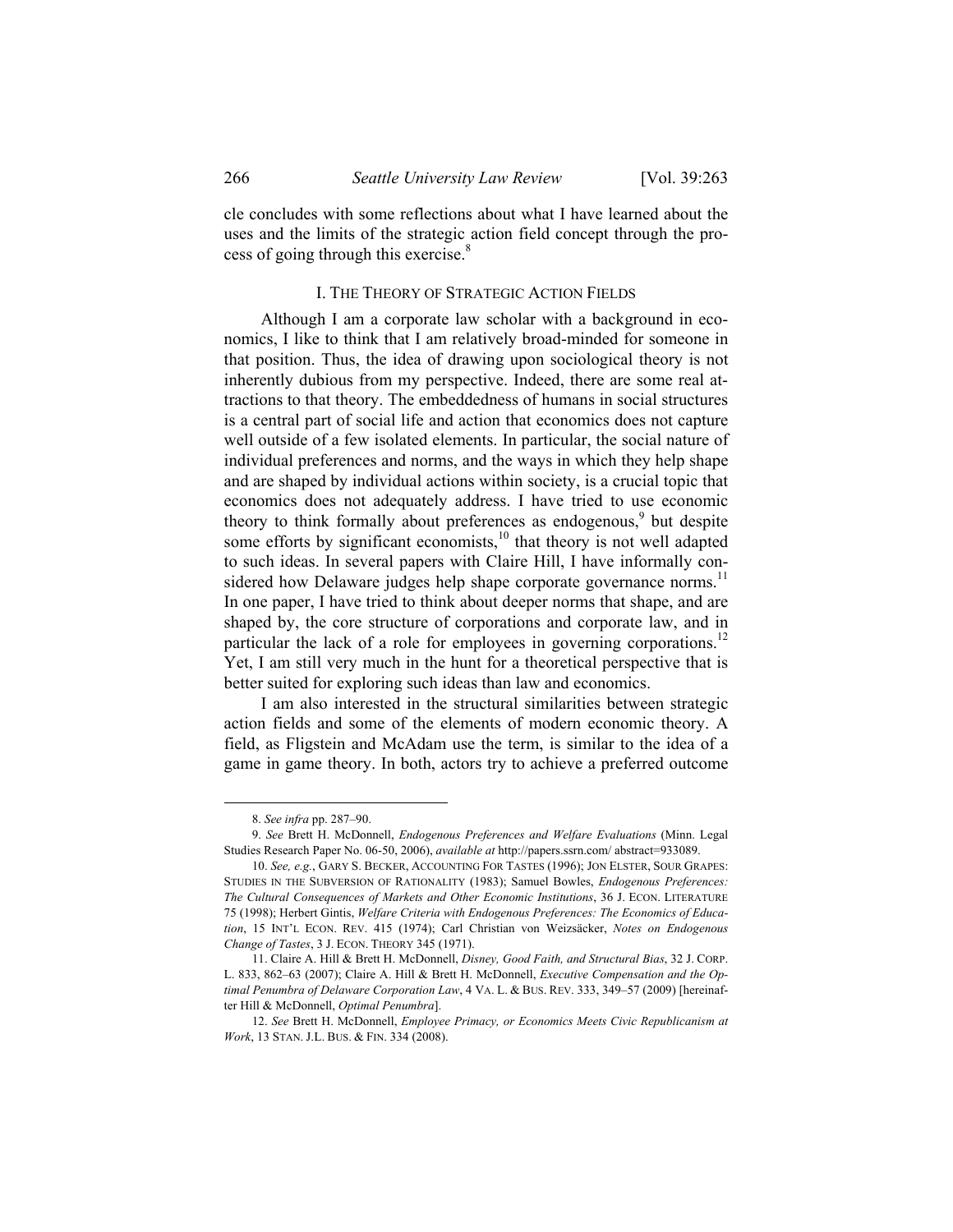while taking into account the interrelationship between their actions and those of others, with their actions grounded in underlying rules of the game that define the outcomes and payoffs from the collective choices of all actors within the field/game. Field theory adds complexity by stressing that the rules of the field itself change as a result of prior actions by the actors in the field. This element is missing from ordinary game theory, but it is very much present in the version of game theory that Masahiko Aoki developed in his theory of comparative institutional analysis.<sup>13</sup> Field theory, with its stress on the macro-environment and the role of the state in helping to shape fields, also resembles public choice theory in some ways, although the motivations of both state and nonstate actors are broader in field theory than in public choice.

In my initial explorations of field theory, I have also encountered elements that make me skeptical. One of these is simple (actually, not so simple) terminology. Field theory entails a lot of jargon that is not easy for a novitiate to understand; the theory was mostly designed for sociologists, and although Fligstein and McAdam do make some effort to draw in the uninitiated, it is far from easy. Moreover, a lot of the technical terms seem pretty vague and open-ended. Fligstein and McAdam themselves admit this is an issue—for instance, the core question of what constitutes a field is far from clear. In their list of seven fundamental questions that field theory must answer, the first is "How are we to understand field boundaries and the ways in which they change?"<sup>14</sup> This question calls attention not only to how one tells whether a field exists, but also to the further complication as to who are the players in that field. Fields can be quite local and specific, or quite global, large, and vague, illustrating the vagueness of the core term "field."

The heavy emphasis on power and on the distinction between incumbents and challengers within a field is another challenging characteristic for economists. Although Fligstein and McAdam grant that some fields can be cooperative rather than hierarchical, their preferred mode by far seems to see fields as struggles, where some are on top and some are subordinate. Economics probably underestimates the role of power and struggle, but as I shall discuss further below,<sup>15</sup> my sense is that the sociological literature errs in the other direction.

 <sup>13.</sup> *See generally* MASAHIKO AOKI, TOWARD A COMPARATIVE INSTITUTIONAL ANALYSIS (2001). It would be very interesting to analyze in some depth the parallel between Aoki's theory and that of Fligstein and McAdam.

 <sup>14.</sup> FLIGSTEIN & MCADAM, THEORY, *supra* note 3, at 215.

<sup>15.</sup> *See infra* note 93 and accompanying text.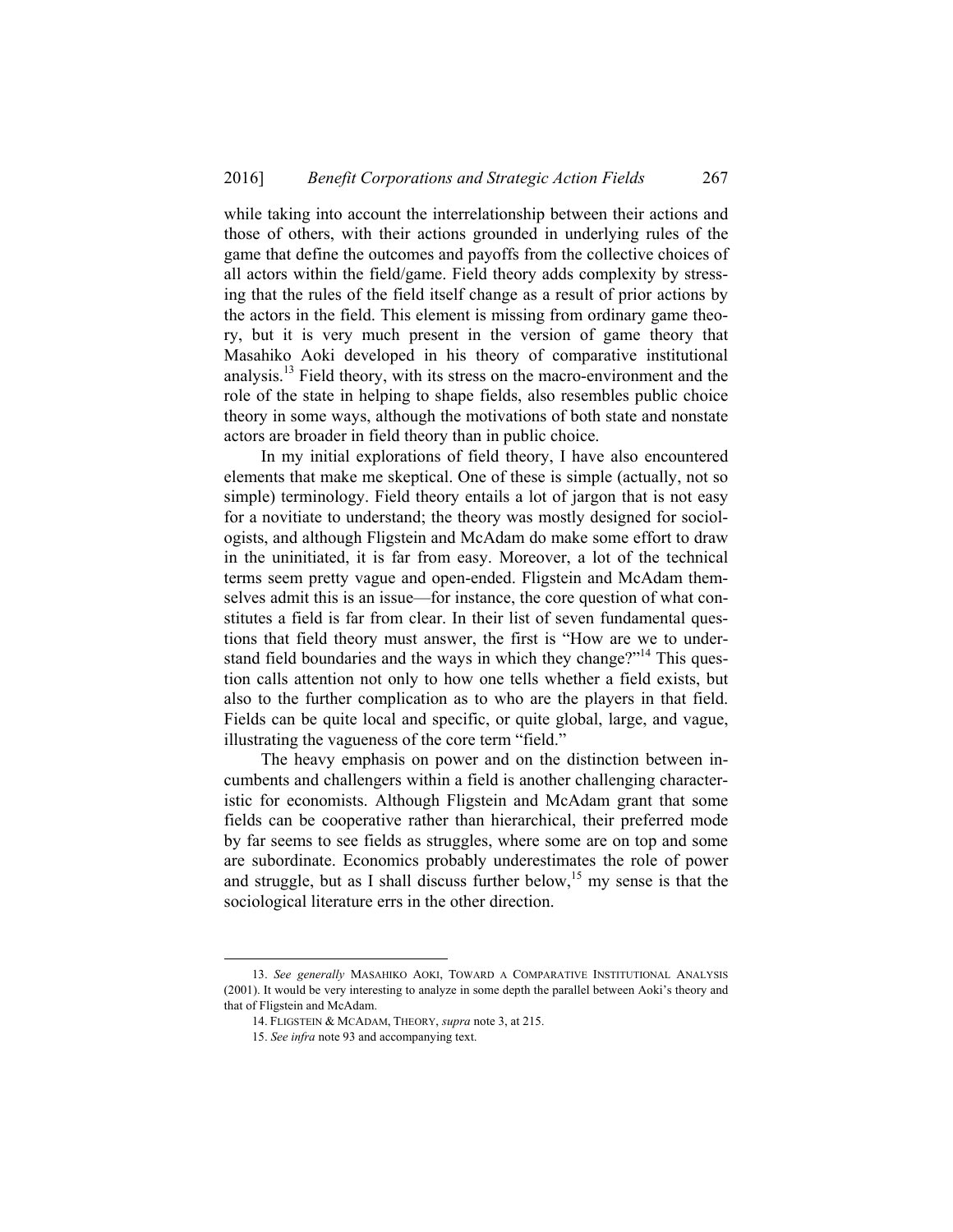And so, in this Article, I present reasons to be attracted to field theory and reasons to be wary of it. To try to sort out those mixed reactions, using the theory to analyze the rise of benefit corporation statutes may help. Before turning to that story, let me briefly summarize some of the major elements of strategic action fields—for those unfamiliar with the concept as developed by Fligstein and McAdam.

First, Fligstein and McAdam define strategic action field as "a meso-level social order where actors (who can be individual or collective) interact with knowledge of one another under a set of common understandings about the purposes of the field, the relationships in the field (including who has power and why), and the field's rules."<sup>16</sup> Although that "meso-level" term is an example of the kind of taken-for-granted sociological terminology that pervades paper and book (I Googled it, and meso-level refers to the levels between micro and macro), replacing "field" with "game" brings the term close to the definition used in game theory; although, game theory speaks of preferences and outcomes rather than the purposes of the game, and economists would eschew that parenthetical about power. Strategic action field theory puts a greater emphasis on the "set of common understandings about the purposes of the field" and on how those understandings change, both deliberately and nondeliberately, through interactions over time.

Fligstein and McAdam see those interactions as involving a constant process of at least low-level contention between "incumbents" and "challengers," with the former being "those actors who wield disproportionate influence within a field and whose interests and views tend to be heavily reflected in the dominant organization of the [strategic action field]."17 Individual incumbents and challengers have varying degrees of "social skill," which plays a major role in the theory. Actors with a high level of social skill are good at using their position within the field, and their relationships with other actors in it, to help shape matters to their advantage. High social skill requires the ability to read persons and situations well, and to use one's insight and resources to strategically mobilize persons to advance both one's personal position and one's broader values, as understood within the purposes of the field.<sup>18</sup>

An understanding of human goals and values is closely related to the notion of social skill. Fligstein and McAdam state:

[O]ur preferences themselves are generally rooted in the central sources of meaning and identiftly in our lives.... [F]or us collec-

 <sup>16</sup>*.* Fligstein & McAdam, *General Theory*, *supra* note 3, at 3.

<sup>17.</sup> *Id.* at 5.

 <sup>18.</sup> FLIGSTEIN & MCADAM, THEORY, *supra* note 3, at 17.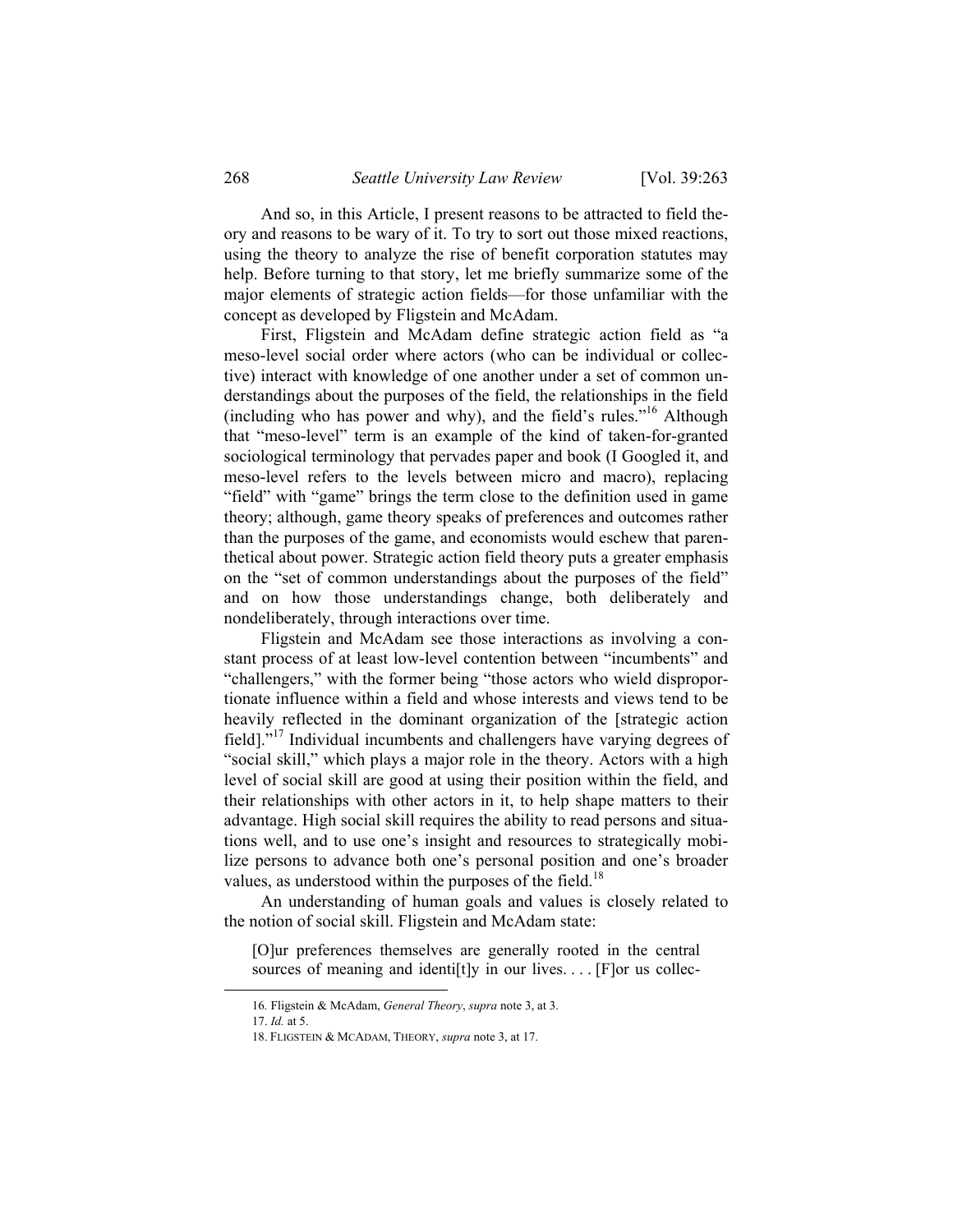tive strategic action is rooted at least as much in Weber's stress on meaning making and Mead's focus on empathy as on the naked instrumental orientation of Marx.<sup>19</sup>

This is a far cry from homo economicus (though, I suspect, most economists would not be pleased at being lumped with Marx).

This leads to Fligstein and McAdam's concept of the "existential function of the social." Our human ability to step outside ourselves can be profoundly disturbing, and we look to our social interactions with others to provide us with meaning and reassurance that we matter.

Our daily lives are typically grounded in the unshakable conviction that no one's life is more important than our own and that the world is an inherently meaningful place. But one does not will this inner view into existence of his or her own accord. It is instead a collaborative product, both of the everyday reciprocal meaning making, identity conferring efforts we engage in with those around us. In this we function as existential "coconspirators," relentlessly—if generally unconsciously—exchanging affirmations that sustain our sense of our own significance and the world's inherent meaningfulness. 20

Throughout, Fligstein and McAdam blend instrumental goals (particularly increasing one's personal power over others) with goals defined by collective purposes and understandings.

Fligstein and McAdam also stress that fields should not be studied in isolation by focusing only on internal relations between actors within a field. Rather, fields are situated in a broader environment which they help shape and, which, more importantly, does much to shape them, and to trigger changes within fields. At the macro-level, Fligstein and McAdam discuss various ways in which fields can interact, $^{21}$  with particular attention on two kinds of actors that play a major role at the macro-level. One is the state and various state institutions—courts, legislatures, agencies, etc.—which are fields themselves and thus subject to analysis under the theory. The state is particularly important because it regulates the creation and expansion of new fields, most obviously so with fields that have a formal legal basis, such as business associations.<sup>22</sup>

The second kind of important actor at a macro-level is internal governance units. These are "organizations or associations within the field whose sole job is to ensure the routine stability and order of the strategic

 <sup>19.</sup> *Id.* at 18.

<sup>20.</sup> *Id.* at 42.

<sup>21.</sup> *Id.* at 57–80.

<sup>22.</sup> *Id.* at 70.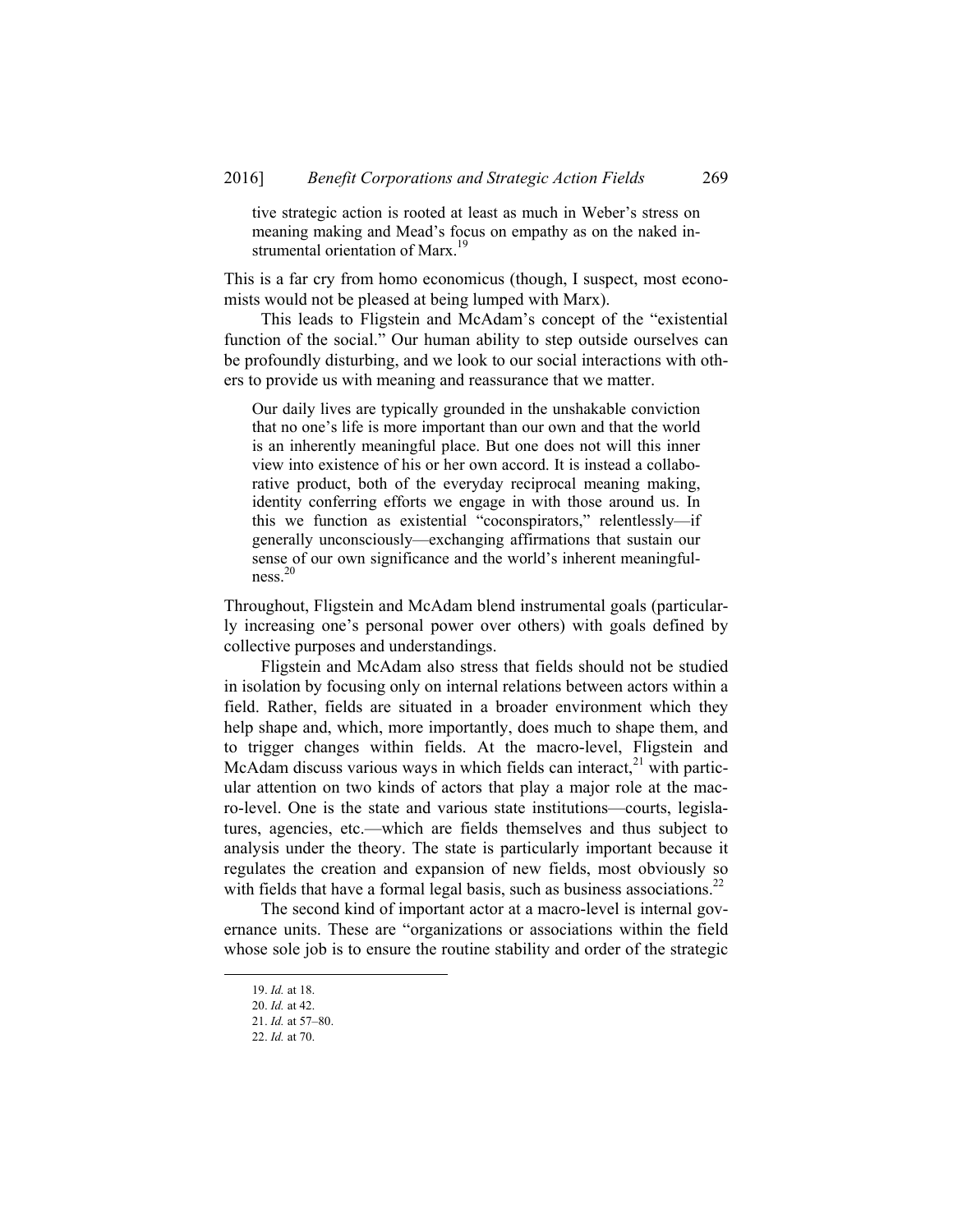action field."23 These fill both an external function, by lobbying state actors on behalf of incumbents within the field, as well as an internal function, such as providing information to actors within the field, regulating to ensure conformance with field rules, and certifying field membership. $^{24}$ 

Using these elements, Fligstein and McAdam attempt to create a dynamic theory that helps explain the creation, maintenance, and occasional crises, followed by death or reconstruction, for various fields. Their book illustrates the range of topics they intend to cover by two extended illustrative applications of the theory, one analyzing U.S. race relations from 1932 to 1980, and the other analyzing the rise and fall of mortgage securitization from 1969 to  $2011$ .<sup>25</sup> Thus, analysis of the rise of benefit corporations falls well within the ambitious range of strategic action field theory.

#### II. PRE-EXISTING FIELDS: FOR-PROFIT AND NONPROFIT CORPORATIONS

Benefit corporations are situated in between, and are a response to, two other legally-defined fields that have been around much longer and play a much larger role in the economy and society: for-profit business corporations and nonprofit corporations.<sup>26</sup> Benefit corporations are a reaction to perceived limitations in each, and they combine elements of both, although they are more closely related to the former. To understand both the legal properties of benefit corporations and their social origins, one must first look to these forms.

Business corporations are the leading legal form of business in the United States in terms of numbers employed and sales revenue generated. Most large businesses are corporations, as are many small ones (although limited liability companies now outstrip corporations in terms of number of new businesses started every year). In every state, corporate laws legally define businesses. For our purposes, it is useful to think of corporations in terms of several key constituent groups:

> *Shareholders*, widely thought of as the owners of corporations, contribute equity capital (or have purchased those

 <sup>23.</sup> *Id.* at 77.

<sup>24.</sup> *Id.* at 78.

<sup>25.</sup> *Id.* at 114–61.

 <sup>26.</sup> Is it accurate within the theory to label an abstract legal organizational form a field? Individual benefit corporations are certainly fields, but are benefit corporations collectively also a field? The term is quite protean and vague, but given the enormous breadth of the two fields analyzed at greatest depth in Fligstein and McAdam's book—namely U.S. race relations and the mortgage securitization industry—it would certainly seem that benefit corporations count as well. Indeed, they would seem to be a rather more precisely defined field than those in the book.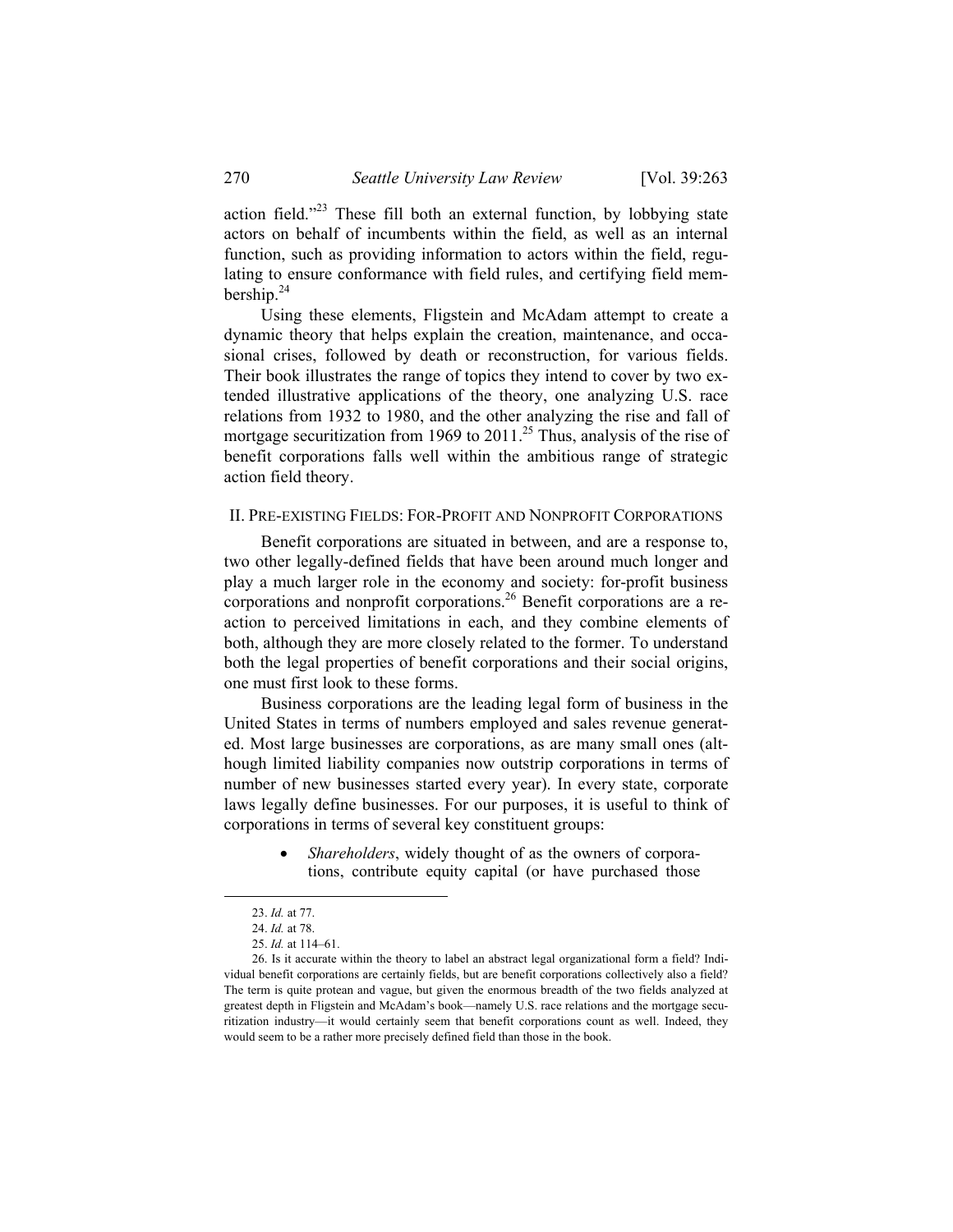shares from those who did, if one tracks ownership far enough back). In return they receive limited voting rights, dividends (if the corporation chooses to pay), and the ability to sell their shares and realize capital gain. Shareholders elect the directors.

- *Directors*, elected by shareholders, sit on the board of directors. The board of directors, as a collective body, has general authority, except for the very limited decisions on which the shareholders get a vote. In larger businesses, the board delegates most decision to the officers, who the board appoints and supervises.
- *Officers* are responsible for making major decisions, and for hiring and monitoring others who work for the business (corporations are hierarchical organizations).
- *Employees* fall below officers in the hierarchy and do most of the daily work of the business.

All of these groups fall within the strategic action field of a corporation. Also highly relevant to the field, but less clearly a part of the field,  $27$  are *customers* who buy the corporation's goods or services, and *creditors* who provide debt capital in return for interest payments (and ultimately a return of their principal).

Fligstein and McAdam distinguish hierarchical and cooperative fields. Which are corporations? As previously noted, corporations are at least in part hierarchical. A defining feature of the hierarchical nature of corporations is that employees must follow the directions of their supervisors, within the limits of their employment contracts. Thus, the directors and officers are incumbents and employees are challengers. Indeed, the informational efficiency of such hierarchy in some circumstances is a core reason for the economic success of corporations.<sup>28</sup>

But what of the relationship between shareholders and directors? This relationship is not clearly hierarchical, and depends in part upon the type of corporation. While shareholders have the authority to elect and remove directors, in a large public corporation with thousands of shareholders and tradable shares, their authority often has limited practical effect—boards of large corporations are mostly self-perpetuating.<sup>29</sup> Shareholders who also serve as employees or officers are subject to the

 <sup>27.</sup> FLIGSTEIN & MCADAM, THEORY, *supra* note 3, at 167.

 <sup>28.</sup> KENNETH J. ARROW, THE LIMITS OF ORGANIZATION 54–55 (1974).

 <sup>29.</sup> This problem was first brought into focus in ADOLF BERLE & GARDINER MEANS, THE MODERN CORPORATION AND PRIVATE PROPERTY (1932).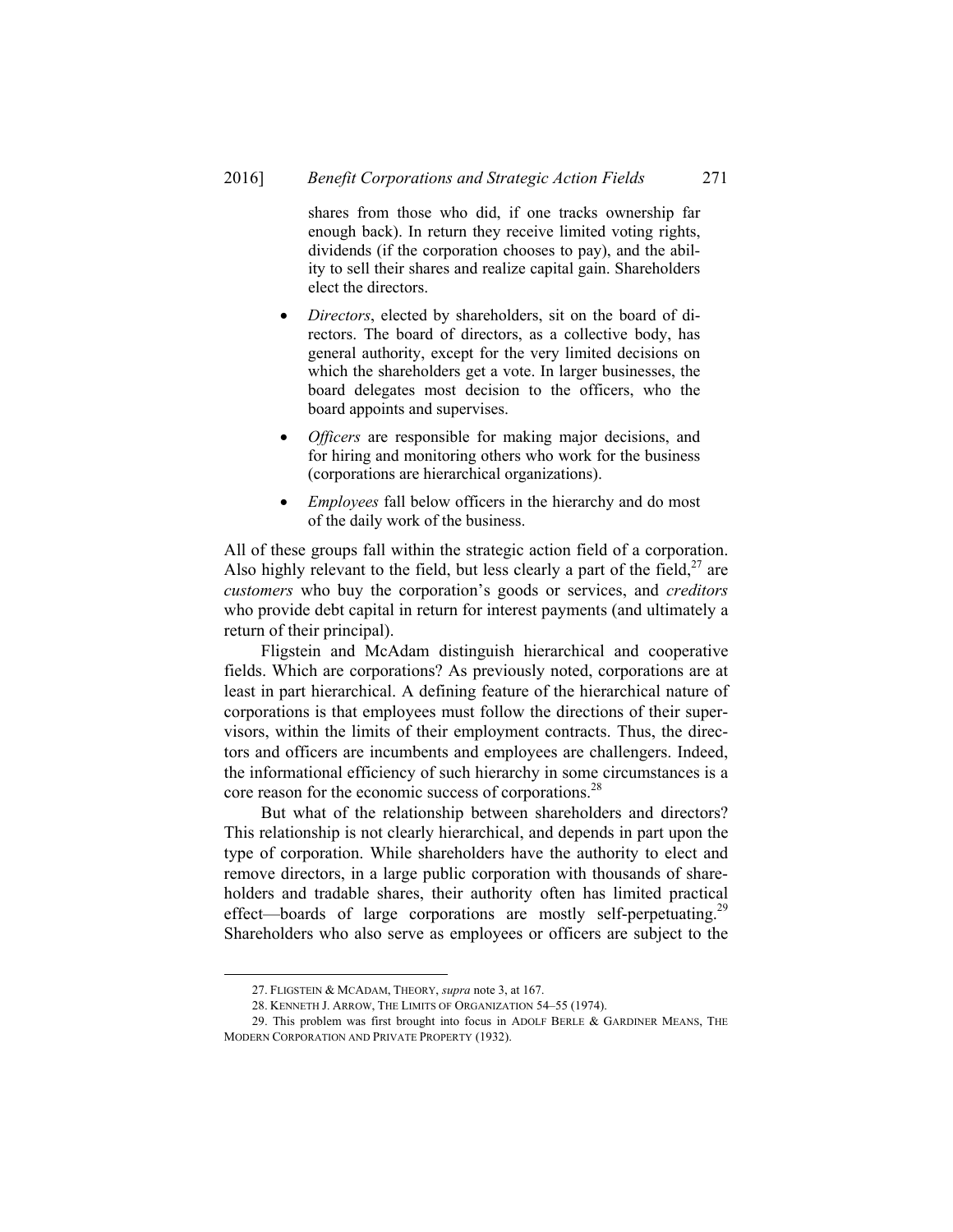board's authority for internal corporate matters. External shareholders look to the board to return profits and have very little power to control the directors if they are unhappy with their performance. The shareholder–director relationship thus often looks more cooperative than hierarchical. The same could be said for relationships between creditors or customers and whomever they deal with at the corporation.

Why do the various constituent groups participate in a corporate field? Most of these actors receive financial gains from their participation. Shareholders receive dividends, capital gains, or both. Employees receive wages. Directors and officers receive salaries and, typically, equity-based compensation such as shares or stock options. Some employees, especially higher level ones, may be similarly compensated. Creditors receive interest.

But many actors within a corporation may care about more than just financial returns. This is particularly true for individuals, at least officers and employees, whose role within a corporation is also their job; the time they spend working for the corporation encompasses a large part of their lives. Their compensation will usually be their main source of income, but their position will also be a leading source of social prestige and influence (or lack thereof). Many of their friendships may be formed within the corporation. If they are lucky, what they do in their work may be interesting and a major source of satisfaction and accomplishment. What they do in their work also can affect others—fellow employees, customers, others in society, the surrounding environment, and so on—and they may feel satisfaction and pride if they think what they do at work is helping others, and the opposite if it is hurting others.<sup>30</sup> All of this very much matters—not just the financial returns, though those matter too. Economists tend to miss this aspect, while Fligstein and McAdam stress it through "the existential function of the social."<sup>31</sup>

While corporations necessarily provide major financial and nonfinancial benefits to those who participate in them, many perceive a disturbing trend in many corporations, especially the large ones that dominate economic life. An increasing stress has been placed on financial returns at the expense of the nonfinancial aspects of corporate life, which play a major role in the employees' personal and social meaning. Employees in particular often feel disrespected, as if they are disposable cogs, as long-term tenure of employment has become less common and loyalty between corporations and employees has diminished. Officers and directors feel increasing pressure to produce high profits to keep the

 <sup>30.</sup> *See* McDonnell, *supra* note 12, at 361–62 and scholarship cited therein.

<sup>31.</sup> *See supra* text accompanying note 20.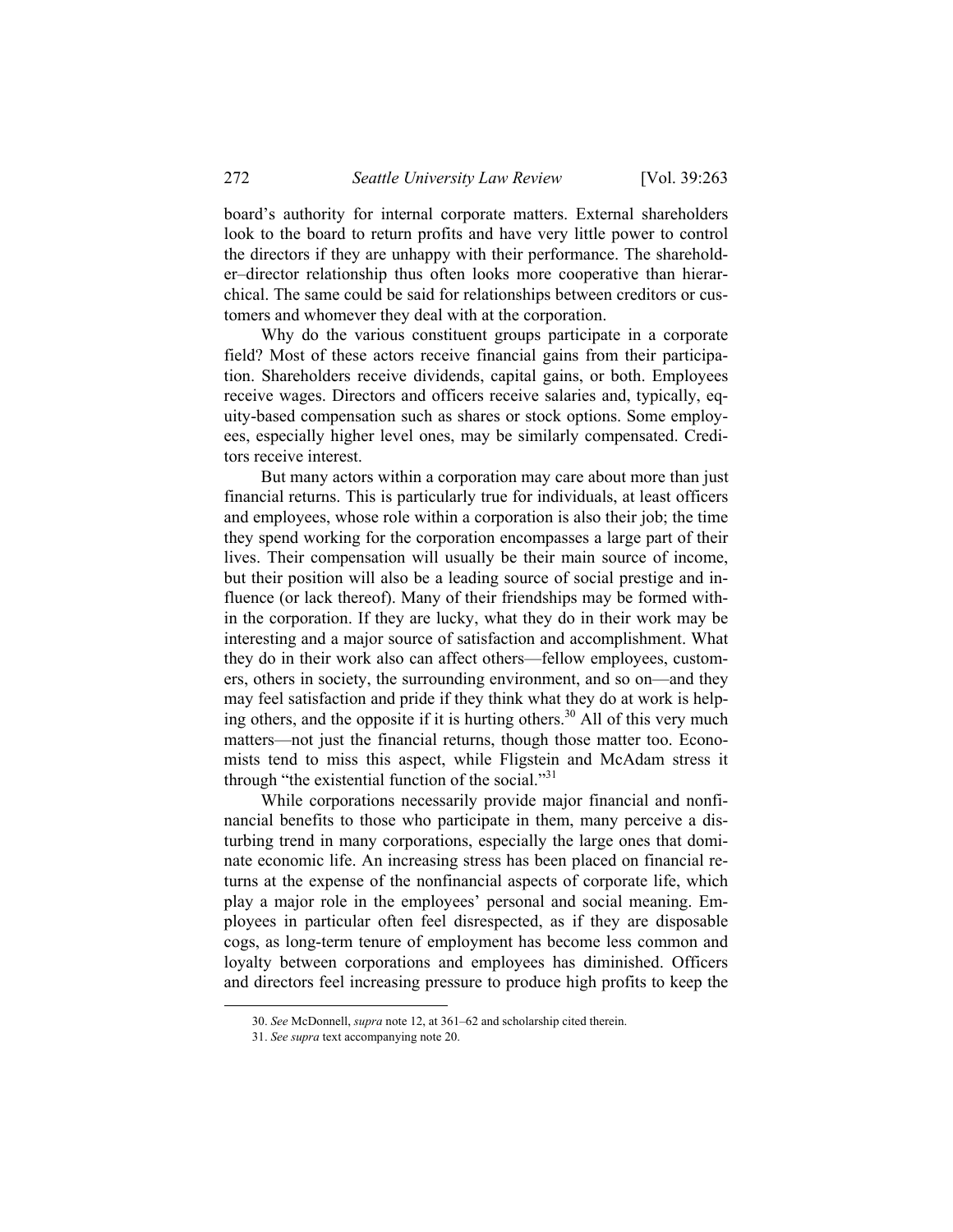stock market satisfied, making their working life more stressful and constrained, and also limiting their ability to do what seems morally right and socially valuable if that interferes with making money.<sup>32</sup> This market pressure is meant to be for the good of shareholders, but some shareholders wish that the businesses in which they invested were more interested in doing some social good, not just making money.<sup>33</sup> Customers, most of the time, care mainly about the quality and price of the services or goods they buy. And yet, some may reconsider their spending habits when they become aware of some dubious corporate activity of a business from which they buy (child labor, extreme pollution, political corruption, and so on). $34$ 

Corporate law has both reflected and helped encourage an increased focus on making profits to the exclusion of other social goals. Whether or not the fiduciary duty of directors and officers allows them to consider other interests, where those conflict with profit maximization is a source of endless scholarly diversion.<sup>35</sup> At least in states with corporate constituency statutes, it would seem that directors and officers may consider other goals as well. $36$  However, the meaning of those statutes remains legally untested, and the idea of a duty to maximize profit has, if anything, gained increasing dominance in recent decades. Especially in the leading state of incorporation, Delaware, which lacks a constituency statute, there has been an increasing tendency to use rhetoric of shareholder primacy, although the law still retains some ambiguity.<sup>37</sup> However, a small yet influential run of cases has moved the focus of duty towards an emphasis on return to shareholders.<sup>38</sup> The Chief Justice of the

 <sup>32.</sup> *See* Claire A. Hill & Brett H. McDonnell, *Short and Long Term Investors (and Other Stakeholders Too): Must (and Do) Their Interests Conflict?*, *in* RESEARCH HANDBOOK ON THE ECONOMICS OF MERGERS AND ACQUISITIONS (Claire A. Hill & Steven Davidoff Solomon eds., forthcoming) (discussing corporate short-termism and its relationship with social values).

 <sup>33.</sup> For an overview, see Meir Statman, Socially Responsible Investments (June 2007) (unpublished manuscript), *available at* http://papers.ssrn.com/ abstract=995271.

 <sup>34.</sup> Lois A. Mohr, Deborah J. Webb & Katherine E. Harris, *Do Consumers Expect Companies to Be Socially Responsible? The Impact of Corporate Social Responsibility on Buying Behavior*, 35 J. CONSUMER AFF. 45, 64–65 (2001).

 <sup>35.</sup> For a book-length discussion that opposes the notion that corporations must and should concentrate only on shareholder value, see LYNN STOUT, THE SHAREHOLDER VALUE MYTH: HOW PUTTING SHAREHOLDERS FIRST HARMS INVESTORS, CORPORATIONS, AND THE PUBLIC (2012).

 <sup>36.</sup> Brett H. McDonnell, *Corporate Constituency Statutes and Employee Governance*, 30 WM. MITCHELL L. REV. 1227, 1228 (2004).

 <sup>37.</sup> Christopher M. Bruner, *The Enduring Ambivalence of Corporate Law*, 59 ALA. L. REV. 1385, 1405–07 (2008).

<sup>38.</sup> *See e.g.,* Revlon, Inc. v. MacAndrews & Forbes Holdings, Inc., 506 A.2d 173, 182 (Del. 1986); eBay Domestic Holdings, Inc. v. Newmark, 16 A.3d 1, 33–34 (Del. Ch. 2010).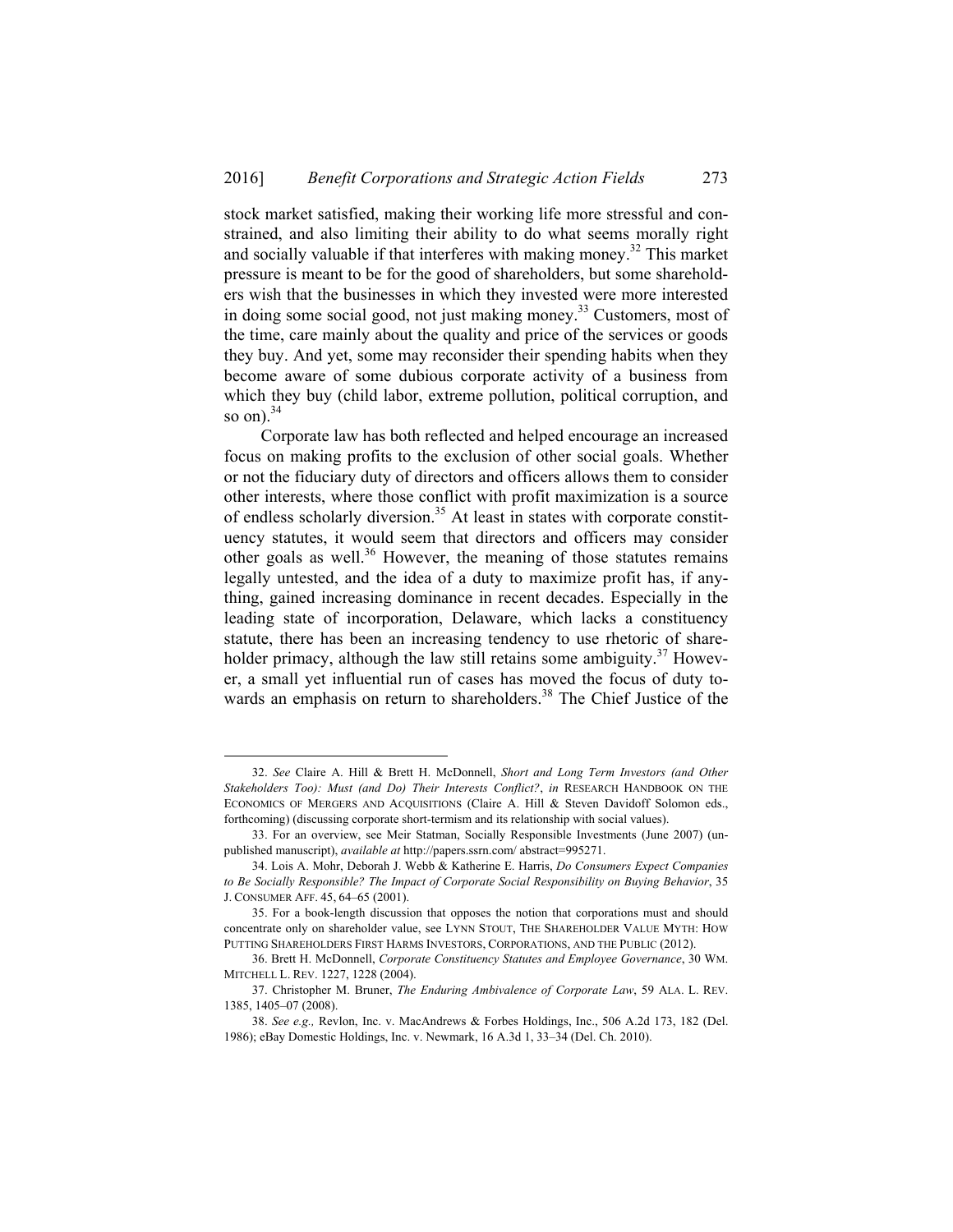Delaware Supreme Court has, in several recent articles, made it quite clear that this is his understanding of the law.<sup>39</sup>

Here, we start to see the existential failing of Delaware. The focus on shareholder value as a goal helps accentuate the sense that corporations are just about making money, ethics and the public good be damned. People need money, but they also want to lead meaningful lives and retain some sense of integrity while earning that money, if at all possible. And yet, corporate life, as defined by contemporary market and legal institutions, hardly seems noble.

Ironically, the shareholder value focus of corporate law does have a serious ethical foundation. This value serves as a way to harden the fiduciary duty of directors and officers. They are using shareholder money and are morally obliged not to use that money for their own personal benefit. Defining this fiduciary duty in terms of maximizing share price is often justified as providing a hard measure so that it is more difficult for directors and officers to justify self-serving behavior in reference to a vague corporate objective. But that is not the way that many perceive the shareholder value standard, particularly in a world where Wall Street is perceived to have become detached from any sense of personal and social responsibility.40 The shareholder value maximization norm is also often justified as a way of maximizing overall social welfare, but it is quite unclear if that is correct.<sup>41</sup>

These issues play out rather differently in public versus closely held corporations. Public corporations, which are larger due to their publicly-traded shares, typically have thousands of shareholders, none of whom control the business. Most shareholders have no personal ties to the business, and institutional investors own a majority of the shares. Rather, control lies with the board, which nowadays is composed mostly of outside directors. More specifically, real control of the business lies mostly with the officers, predominately the CEO. Stock market pressure for high share prices is a major reality for officers of such corporations.<sup>42</sup>

-

 <sup>39.</sup> Leo E. Strine, Jr., *Our Continuing Struggle with the Idea That For-Profit Corporations Seek Profit*, 47 WAKE FOREST L. REV. 135, 145-46 (2012) ("[M]y point is that managers in stockholder-financed corporations are inevitably answerable to the stockholders, whatever the 'community values' articulated by the corporation's founders or others . . . ."); Leo E. Strine, Jr., *Making It Easier for Directors to "Do the Right Thing"?*, 4 HARV. BUS. L. REV. 235, 235 (2014) *(*"[I]n the current corporate accountability structure, stockholders are the only constituency given any enforceable rights, and thus are the only one with substantial influence over managers.").

 <sup>40.</sup> Claire Hill & Richard Painter, *Berle's Vision Beyond Shareholder Interests: Why Investment Bankers Should Have (Some) Personal Responsibility*, 33 SEATTLE U. L. REV. 1173, 1178 (2010).

 <sup>41.</sup> McDonnell, *supra* note 12, at 357–63.

 <sup>42.</sup> Hill & McDonnell, *Short and Long Term Investors*, *supra* note 32.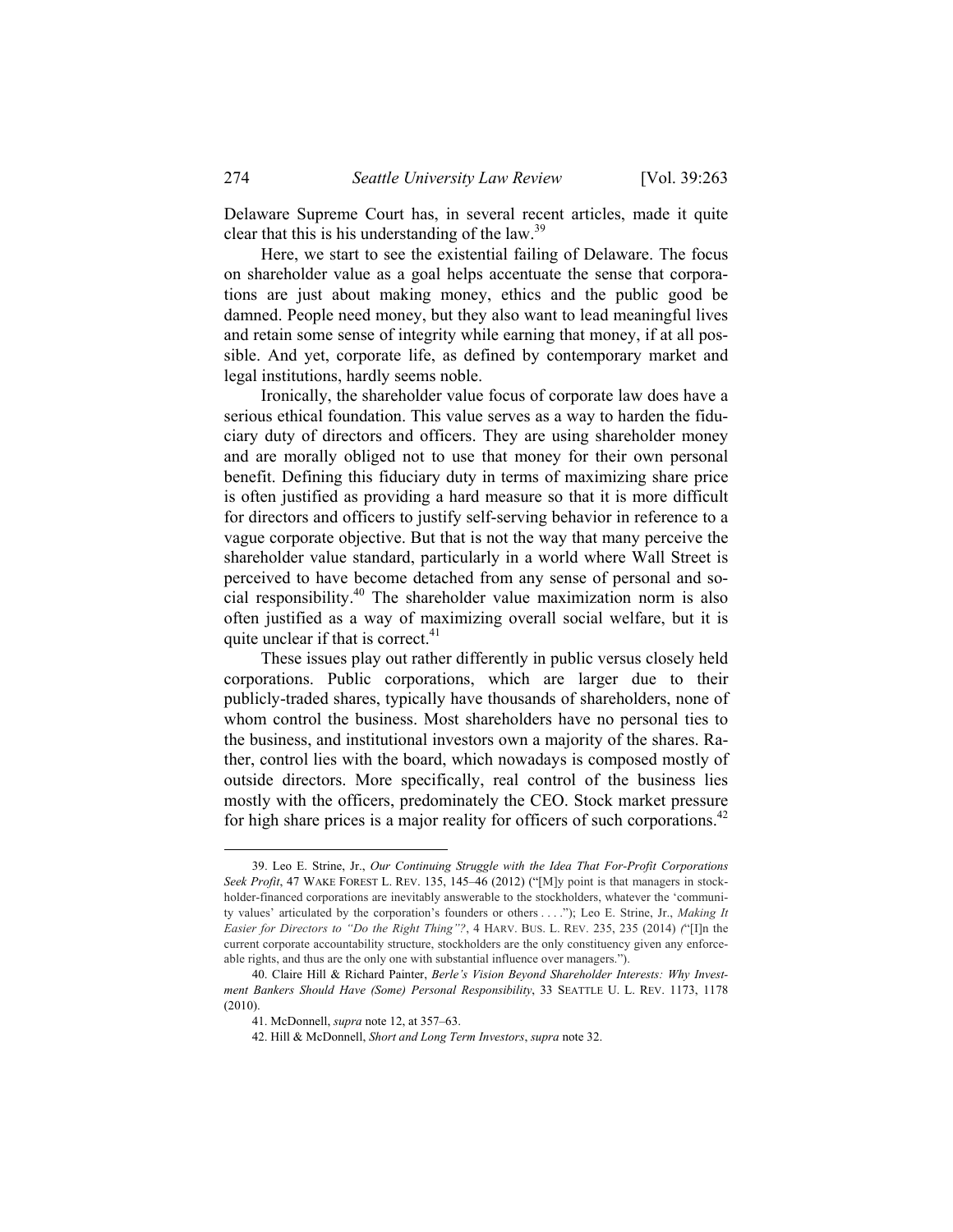As a result of the systemic forces involved in the corporate structure, employees find themselves a part of a large, often impersonal bureaucracy.

By contrast, there are fewer shareholders in closely held corporations, with one person or family generally controlling the business. Those shareholders are often also directors and officers. There may or may not be minority shareholders, but there is no stock market pressure, and the relationship with minority shareholders (if any) is quite different, and more personal, than in public corporations. In small, closely held corporations, the relationships between employees and officers are often less bureaucratic. Here, the pressures for share price maximization are less pronounced. However, especially where there are significant outside shareholder-investors, some pressure remains, and the legal norms of public corporations may filter down to all corporations.

The other main relevant field that has influenced benefit corporations is the nonprofit corporation. These are corporations also defined by state law. Nonprofits also have directors, officers, and employees, but they do not have shareholders, because the defining difference from business corporations is that there are no shareholders with a claim to profits.43 However, this is not to say that there are no profits. Nonprofit corporations have revenues, which in some cases come from the sale of goods and services. Employees, officers, and directors also receive wages. Beneficiaries of charitable nonprofits may receive donations from the nonprofits. Nonprofits may also have donors who contribute money but receive no financial returns from their contributions.

Some of the formal control mechanisms in nonprofit corporations remain similar to business corporations; boards appoint and supervise officers, who in turn employ and supervise employees. But the boards of nonprofits are legally self-perpetuating, with no shareholders to elect them. Their relationship with donors is more explicitly legally-cooperative than the shareholder-director relationship, since donors have no formal authority over directors at all. Still, the success of many nonprofits depends upon attracting money from donors.

There is still a mix of pecuniary and nonpecuniary motivations, but the mix is quite different from business corporations. The wages of some officers and employees at nonprofit corporations can be quite large. However, officers and employees will generally earn less than they could at a for-profit business. They are willing to work for less money because they derive more satisfactory social meanings from working for a

 <sup>43.</sup> MARION R. FREMONT-SMITH, GOVERNING NONPROFIT ORGANIZATIONS: FEDERAL AND STATE LAW AND REGULATION 158–59 (2004).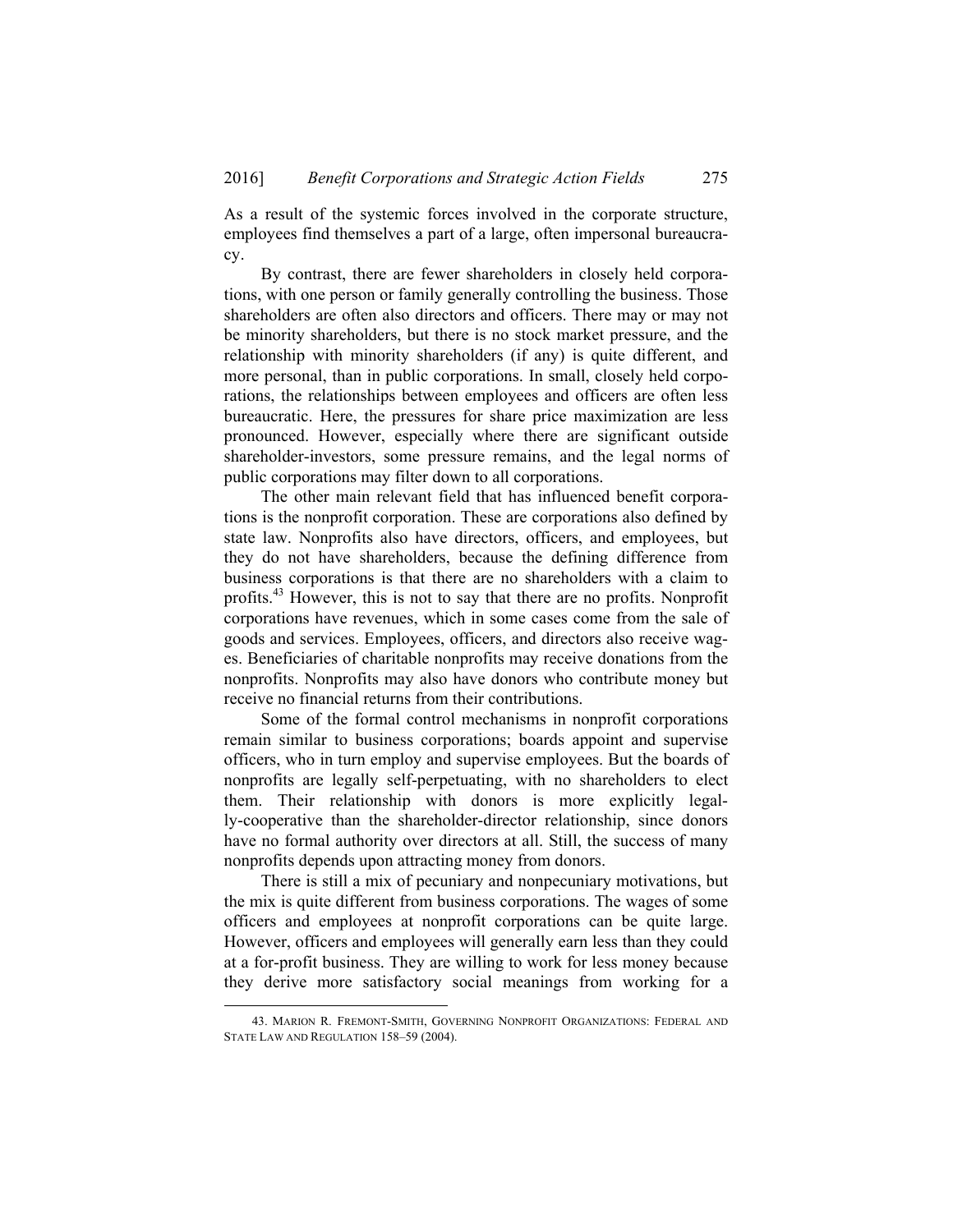nonprofit focused on achieving specified social goods. The previous sentence is easier for a sociologist to process than for an economist.<sup>44</sup>

The limitations of nonprofits are the mirror image of the concerns surrounding for-profit business corporations. Although officers and employees are paid, the pay is often low enough that it tests the moral commitments of even the hardiest moralists. More importantly for our purposes, although Americans are generous donors to charities, people with money to invest are typically not willing to give all of it away they want to earn some financial returns on at least some of their capital. Donors to nonprofits receive no financial returns, thereby shutting off huge potential sources of capital to such corporations.

Is it possible to combine the nonpecuniary attractions of nonprofits with greater financial returns, approaching if not necessarily equaling those of for-profits? Many think (or at least hope) that the answer is yes, leading to the rise of social enterprises.

## III. THE RISE OF SOCIAL ENTERPRISES AND BENEFIT CORPORATIONS

Social enterprises are located in the gap between for-profits and nonprofits. They pursue a triple bottom line of profits, people, and planets.45 That is, they seek financial returns for investors, but financial goals are not meant to overwhelm other important social goals of the business. Social enterprises are typically dedicated to one or a few specific social goals, and have an overarching goal to help, or at least not harm, the various groups and interests affected by their business. Several new legal forms, most importantly the benefit corporation, have sprung up to attempt to address the special needs of social enterprises. To better understand those needs it is important to consider the goals of the actors and how they might approach the possibility of participating in a social enterprise. What are their hopes and fears?

Consider first an entrepreneur or small group of entrepreneurs who have an idea for an enterprise that they would like to set up and run. They will be the officers and at least some of the directors of the new business (assuming a corporate form of some type).<sup>46</sup> They think their

-

 <sup>44.</sup> Economists will protest that economic theory is agnostic as to the nature of preferences. Yes, at some levels, but not at all levels. The most abstract and general theory indeed allows for all sorts of preferences. But much common theorizing assumes a focus on personal returns, and often personal financial returns.

 <sup>45.</sup> ELKINGTON, *supra* note 2.

 <sup>46.</sup> An LLC is a leading alternative type of form. For simplicity and space reasons, I ignore LLCs in this paper. A standard LLC does not have officers and directors, but they may have managers who play a role much like officers. The standard form LLC does not have a board (although a board-managed LLC is one standardized option in the new Minnesota LLC statute, *see* MINN. STAT.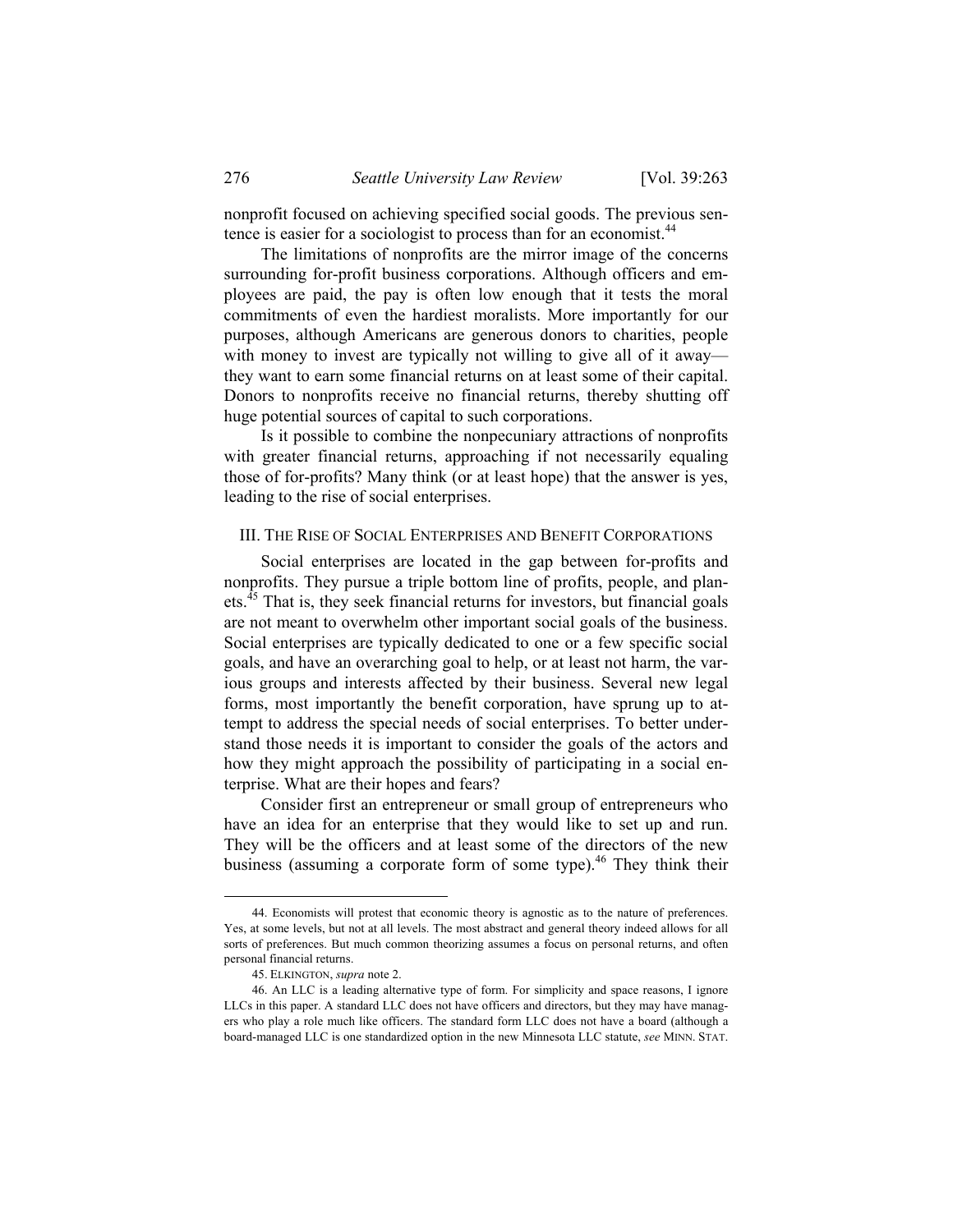idea has the potential to generate significant financial returns. They want to share in those returns, and although in a nonprofit they could do so with their salaries, that does not give them as strong of a stake in the possible long-run high profits that share ownership provides. Alternatively, they could become a corporation; however, they would likely be concerned about the possible pressure to maximize profits, which could force them to take actions that would ultimately violate their social commitments. That is particularly true insofar as they anticipate bringing in a number of outside shareholder-investors over time as a way of raising money. The entrepreneurs want their business to remain committed to their social goals for the long term, and they also want to convince outside investors, employees, and customers who care about such things that their commitment is serious and not mere greenwashing (i.e., mouthing social or environmental goals with no real commitment to following them, as a way of inducing others to participate).<sup>47</sup> Many such businesses will indeed need early investments from outside sources of capital, and the entrepreneurs must consider how to attract such investment.

Consider next potential investors. There are a variety of possibilities. Some investors may simply be looking for a good financial return. An enterprise committed to social goals as well as profits may concern the investors because they fear that, in some circumstances, the business may make decisions that lower profits in order to pursue their social values. Other investors may not care to receive any financial return and simply want to give money to enterprises that are doing good in the world. They will be wary of investing in social enterprises for the opposite reason, fearing instead that the business will sometimes pursue profits at the expense of its social goals, and also because investing in a social enterprise will be less tax-advantaged than investing in a nonprofit.

However, some potential investors may fall in between those two possibilities. They do want to earn some financial returns, but they also want to accomplish some social good with their money. They are attracted by the business plan of our group of entrepreneurs because they find

l

ANN. § 322C.subdiv. 4 (2015), however LLCs may create a board structure through private contract. At least one state has adopted a benefit LLC statute, *see* MD. ANN. CODE §§ 4A-1201 to 4A-1303 (2015), which may be an attractive option, insofar as most social enterprises are small and closely held, and LLCs are now the leading legal associational choice for such businesses. The LLC form is more contractually open than the corporate form so that fiduciary duty rules can be more easily waived or adapted, which may make benefit LLCs less necessary than benefit corporations. However, insofar as I argue that the leading reason for becoming a benefit corporation is the potential signaling and precommitment effect that comes with adopting its fiduciary duties, similar justifications could apply to a benefit LLC legal form.

 <sup>47.</sup> Jacob Vos, *Actions Speak Louder than Words: Greenwashing in Corporate America*, 23 NOTRE DAME J.L. ETHICS & PUB. POL'Y 673, 673–74 (2009).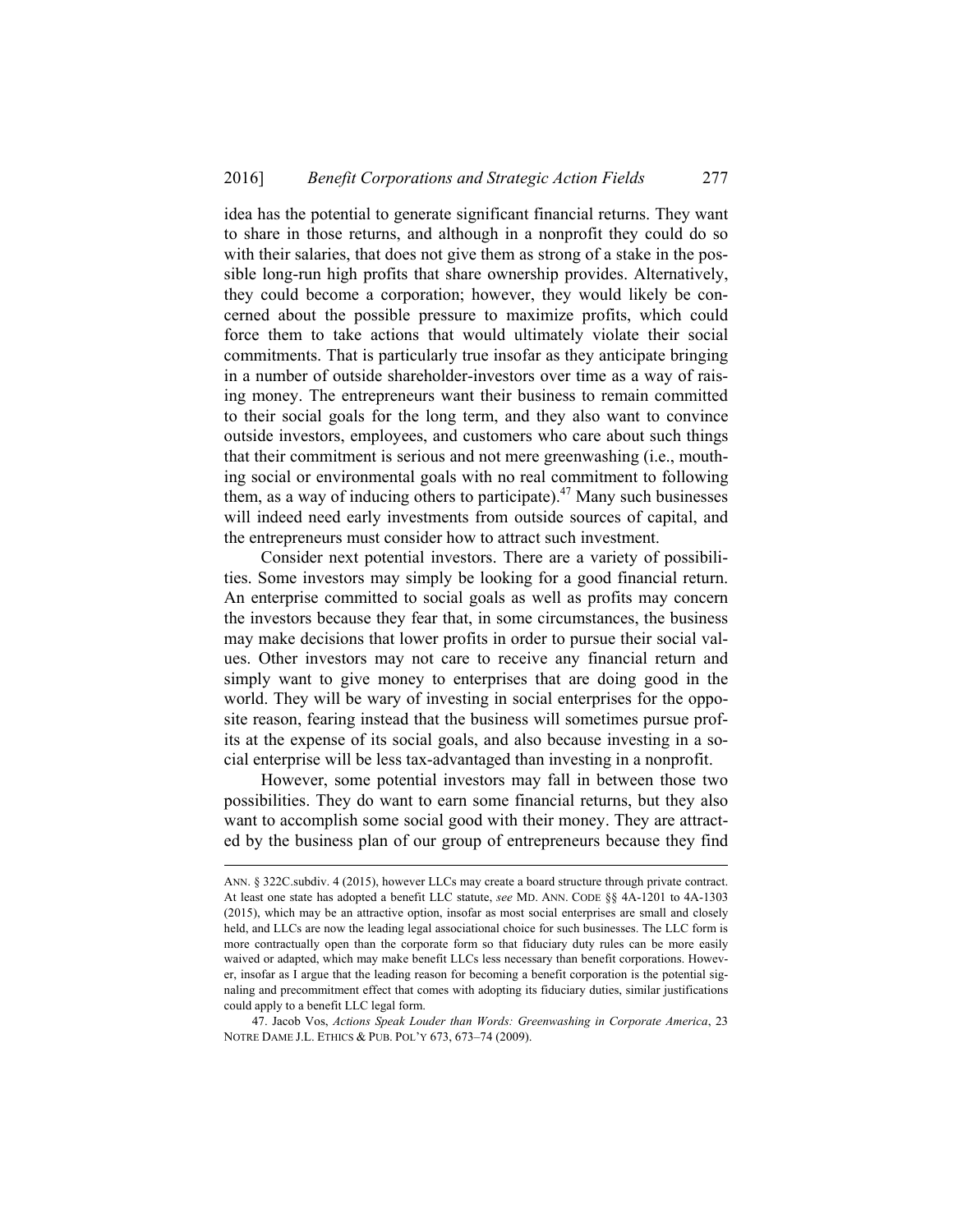its social goal(s) attractive. Such investors are more willing to wait longer to achieve financial returns, take a larger risk of no returns, or receive somewhat lower returns than purely money-motivated investors. Nonetheless, these investors will similarly be concerned about whether the business will actually work out as advertised.

In addition to the common concerns of outside investors (Are the entrepreneurs competent? Are they honest, or will they use the money to advantage themselves at the expense of the business if given a chance?), the investors may also wonder whether the social commitment of the entrepreneurs is genuine or cheap talk used to attract capital at lower cost. And even if the commitment is genuine, there can be hard decisionmaking questions when there are conflicts between competing goals (Can the outside investors trust the insiders to make the decisions they would prefer, even assuming good faith?). All sorts of hard decisions may arise over time (How can the entrepreneurs and investors enter into a relationship where the latter trust the former to make those decisions in ways that acceptably balance competing values?).

Entrepreneurs and potential investors are the two core groups of incumbents in the founding and early years of a social enterprise. Their relationship seems more cooperative than hierarchical, although the exact nature of that relationship will depend upon the control structure of the enterprise, which will arise from the interaction of the default rules of the legal form of association they choose, combined with the particularized structural rules they adopt in their organizational documents. But as noted in the previous Part, $^{48}$  they will also need to think about how other actors will react to the organizational form they choose.

Employees, the leading challengers within a corporation, will care about both their own place within the business and about the goals of that business. As to their own place, employees would often prefer to have some degree of control over decisions that affect them. Failing that, they would at least like some commitment from the business that it will take their interests into account. The corporate form is not a good fit for providing employees a role in decisionmaking, although the form can be particularized to provide a role for some or all employees.<sup>49</sup> Insofar as the for-profit form pushes directors and officers to focus on shareholder wealth maximization as the exclusive or leading goal, employees may distrust the decisionmaking of their superiors. Some degree of commitment to considering employees in decisionmaking may make potential employees more willing to work for a business or to work for it at a low-

 <sup>48.</sup> *See supra* notes 32–34 and accompanying text.

 <sup>49.</sup> McDonnell, *supra* note 12, at 334–40.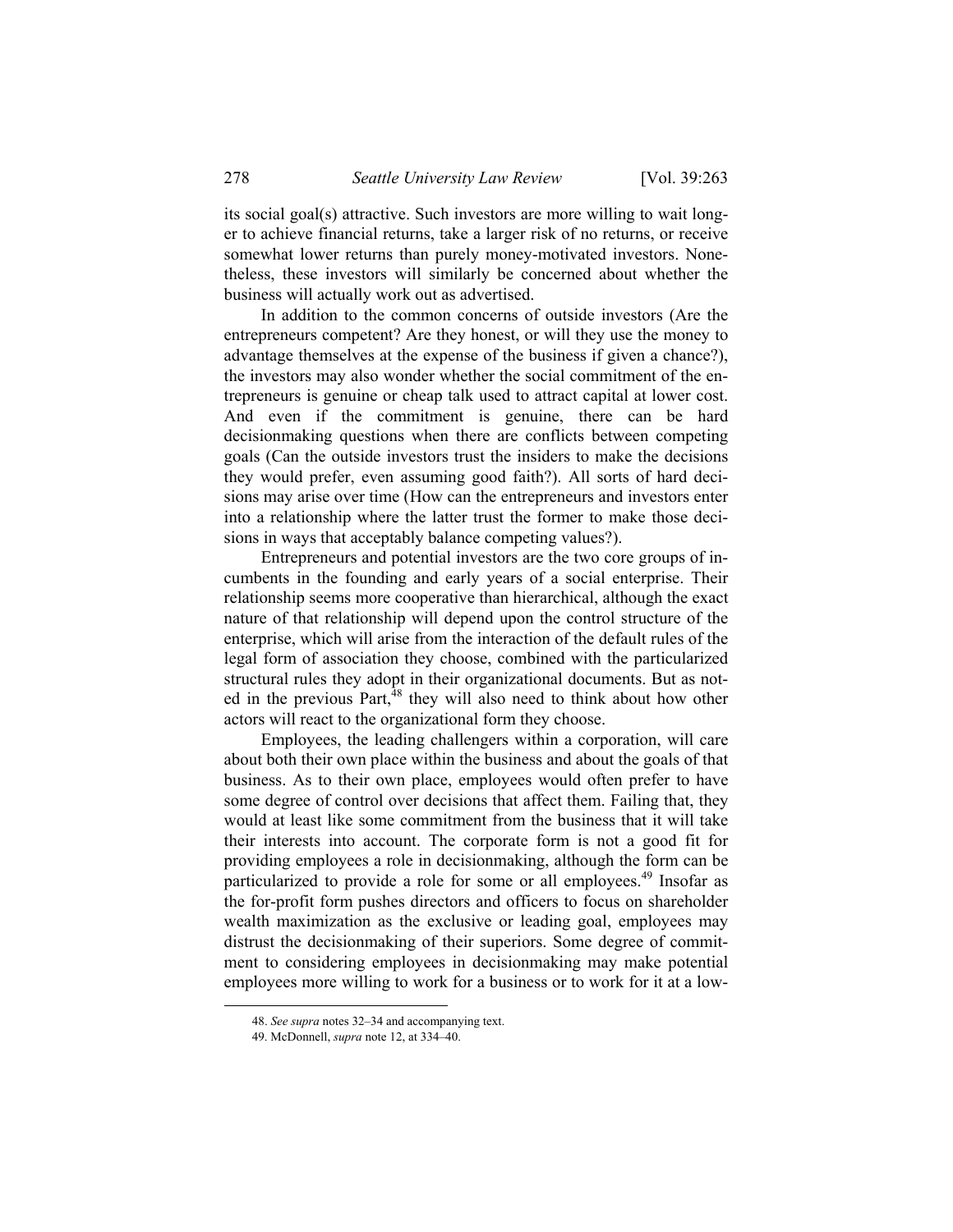er wage level. Also, potential employees, like entrepreneurs and potential investors, may want to be involved in businesses they think are doing good in the world. Thus, while a social enterprise may attract employees for multiple reasons, employees—like outside investors—may worry about the possibility of greenwashing.

Customers may or may not be actors situated within the corporate field, but either way, entrepreneurs must care deeply about attracting them; no customers means no revenue and ultimately no business. Some customers may prefer to buy from businesses that they believe behave ethically in how they treat workers, the environment, and so on.<sup>50</sup> Thus, being perceived as ethical may help businesses attract more customers, who may be willing to pay higher prices. But here too there is a greenwashing concern: would-be customers may fear that a business that proclaims its ethical commitments is engaging in cheap talk. After all, customers are generally not well-placed to examine the actual practices of most businesses. For this reason, to attract customers with ethical commitments, the entrepreneurs will need to find ways to credibly commit to behaving ethically.

With all of these concerns of various groups, a space has opened up for actors to innovate and create new fields in which entrepreneurs can find ways to establish and run a business that allows them to pursue both profit and social values, and to attract credible investors, employees, and customers interested in participating in such a business. A variety of innovative new practices have been tried, including having a third-party organization certify that a particular business was behaving in specified ethical ways. In the next Part, I discuss the most important of these for our purposes: B Lab.<sup>51</sup> Eventually, one began to see new legal forms of business associations emerge. Perhaps the first form to emerge was the low-profit limited liability corporation, or L3C. The L3C was developed to help provide vehicles for investments in program-related investments by charitable organizations. It has been heavily criticized for not fulfilling this purpose.<sup>52</sup> After an initial spurt of interest, it now seems that perhaps L3Cs are giving way to another new form: the benefit corporation.

 <sup>50.</sup> *See supra* note 34 and accompanying text.

<sup>51.</sup> *See infra* notes 65–69 and accompanying text.

<sup>52.</sup> *See generally* Carter G. Bishop, *The Low-Profit LLC (L3C): Program Related Investment by Proxy or Perversion?*, 63 ARK. L. REV. 243 (2010); J. William Callison & Allan W. Vestal, *The*  L3C Illusion: Why Low-Profit Limited Liability Companies Will Not Stimulate Socially Optimal *Private Foundation Investment in Entrepreneurial Ventures*, 35 VT. L. REV. 273 (2010); Daniel S. Kleinberger, *A Myth Deconstructed: The "Emperor's New Clothes" on the Low-Profit Limited Liability Company*, 35 DEL. J. CORP. L. 879 (2010).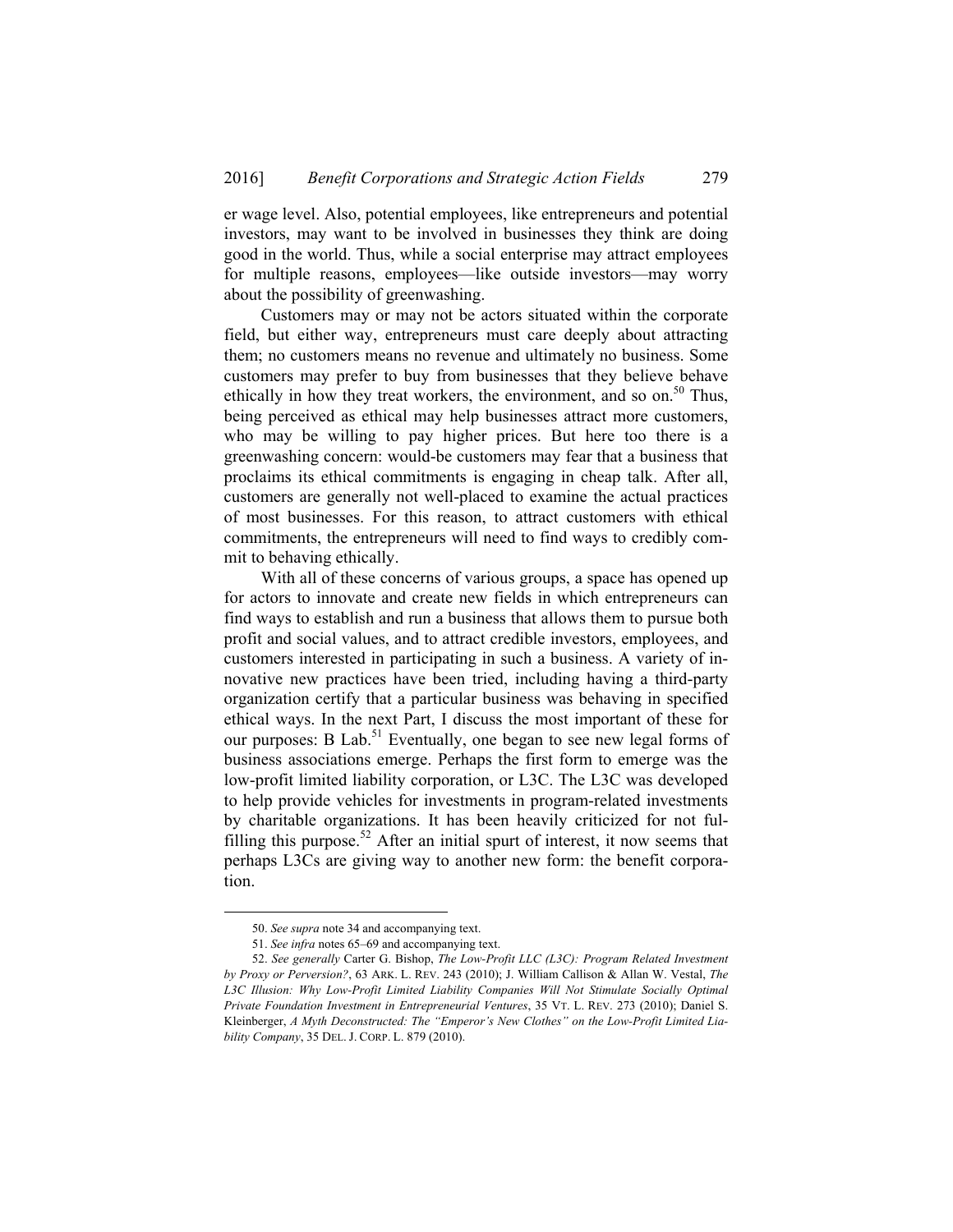State statutes legally define benefit corporations. These statutes sit atop the basic business corporation statute. That is, benefit corporations *are* business corporations, subject to all of the rules of the business corporation statute, except insofar as the benefit corporation statute provides different or additional rules. The statutes add just a few new rules. Benefit corporations must state what they are in their certificate or articles of incorporation and certify their purpose of pursuing "general public benefit." General public benefit is very broadly defined to include, in the most influential version of the statutes, "a material positive impact on society and the environment, taken as a whole."53 A benefit corporation may also specify in its charter a "specific public benefit" it will choose to pursue.<sup>54</sup> They must file regular reports (annual in most statutes) that detail what they have done to pursue general public benefit and any specific public benefit they may have chosen.<sup>55</sup> The directors and officers have a fiduciary duty to consider the general and (if any) specific public benefit,  $56$  and shareholders may sue if they believe that duty has been violated.<sup>57</sup> Thus, not only are benefit corporations *allowed* to pursue social goals other than profit maximization (which is questionable in Delaware and still has a hint of a question mark even in states with constituency statutes), they are *required* to do so (which is not true even in states with constituency statutes). This requirement is backed by a right to sue if a corporation ignores its social goals, and by a forced disclosure rule that allows investors and others to observe and evaluate a business' claims about how it is helping society.<sup>58</sup>

I focus on benefit corporations, but it is worth noting a close variant: social or flexible purpose corporations.<sup>59</sup> Unlike benefit corporations, social or flexible purpose corporations do not have the broad general public benefit purpose backed by a duty. Rather, a social purpose corporation must specify one or more specific goals, and it is then bound by a legal duty to pursue (or at least consider) that goal(s). Thus, social or flexible purpose corporations are not required to pursue general public benefits beyond their stated specific goal(s). Minnesota's benefit corpo-

 <sup>53.</sup> MODEL BENEFIT CORP. LEGISLATION § 102 (2013) [hereinafter MODEL LEGISLATION], *reprinted in* WILLIAM H. CLARK, JR. ET AL., THE NEED AND RATIONALE FOR THE BENEFIT CORPORATION: WHY IT IS THE LEGAL FORM THAT BEST ADDRESSES THE NEED OF SOCIAL ENTREPRENEURS, INVESTORS, AND ULTIMATELY, THE PUBLIC app. A, at 3 (2013).

<sup>54.</sup> *Id.* § 201(b).

<sup>55.</sup> *Id.* § 401.

<sup>56.</sup> *Id.* §§ 301, 303.

<sup>57.</sup> *Id.* § 305.

 <sup>58.</sup> McDonnell, *supra* note 4, at 32–35.

<sup>59.</sup> *See generally* Dana Brakman Reiser, *The Next Big Thing: Flexible Purpose Corporations*, 2 AM. U. BUS. L. REV. 55 (2012).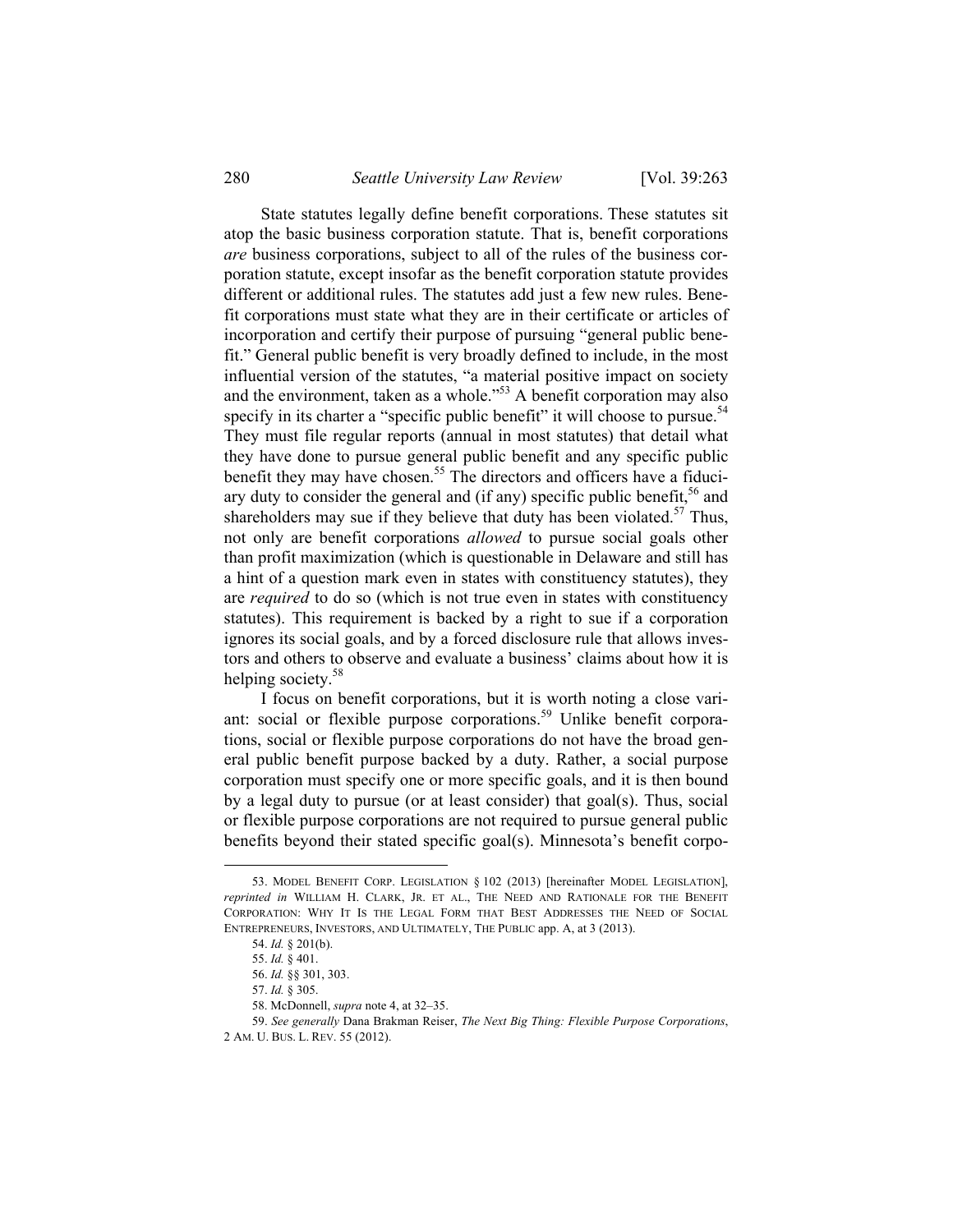ration statute includes both options, with "general benefit corporations" committed to the broad general public benefit and "specific benefit corporations" committed only to a more focused, individualized goal.<sup>60</sup> The more specifically focused businesses avoid the extremely wide scope of the general public benefit definition, which requires a business to take into account every material effect that each decision it makes has on anyone—a somewhat daunting prospect. $61$  On the other hand, outsiders cannot necessarily trust a specific benefit corporation to behave more ethically than any other business outside of its specified social goal.

## IV. PASSAGE OF STATUTES AND PROSPECTS

As of March 16, 2015, thirty-three states had enacted a version of benefit corporation legislation.<sup>62</sup> Since Maryland became the first state to enact such legislation in April  $2010$ ,  $63$  this is quite a rapid adoption rate. This is particularly striking because, according to one study, as of July 2014, there were 998 benefit corporations in the United States.<sup>64</sup> That is not bad for a form that has been around for just half a decade, but it is not a large number. How have so many states gotten on the bandwagon so quickly given the relatively limited number of businesses taking up the form so far?

Two important elements in field theory come into play here. One is the idea of an internal governance unit  $(\overline{IGU})$ .<sup>65</sup> As noted above,<sup>66</sup> IGUs act as internal regulators of a field by, among other things, certifying membership. IGUs also serve as external champions, above all, by pushing the state for helpful legal reforms. The benefit corporation has an IGU that does both: B Lab. B Lab was founded in  $2006^{67}$  by entrepreneurs who had formerly founded a basketball shoe company.68 B Lab certifies businesses as sustainable, using a variety of metrics to measure

 $\overline{a}$ 

 <sup>60.</sup> MINN. STAT. § 304A.021 subdiv. 2, 8 (2015).

<sup>61.</sup> *Id.* (based on "specific" versus "general" statutory language).

<sup>62.</sup> *Social Enterprise Hybrids Across the U.S.*, SOCENT LAW, http://socentlaw.com/wpcontent/uploads/2015/03/Social-Enterprise-Hybrids-Map-Mar-16-2015.pdf (last visited Nov. 2, 2015).

 <sup>63.</sup> Kate Cooney et al., *Benefit Corporation and L3C Adoption: A Survey*, STAN. SOC. INNOVATION REVIEW (Dec. 5, 2014), http://www.ssireview.org/blog/entry/benefit\_corporation\_and\_ l3c\_adoption\_a\_survey.

<sup>64.</sup> *Id.* 

 <sup>65.</sup> FLIGSTEIN & MCADAM, THEORY, *supra* note 3, at 77.

<sup>66.</sup> *See supra* notes 23–24 and accompanying text.

 <sup>67.</sup> *Our History*, B CORP., http://www.bcorporation.net/what-are-b-corps/the-non-profitbehind-b-corps/our-history (last visited Nov. 2, 2015).

 <sup>68.</sup> Ryan Honeyman, *A Look at the History of the B Corp Movement*, TRIPLE PUNDIT (Aug. 19, 2014), http://www.triplepundit.com/2014/08/fascinating-look-history-b-corp-movement.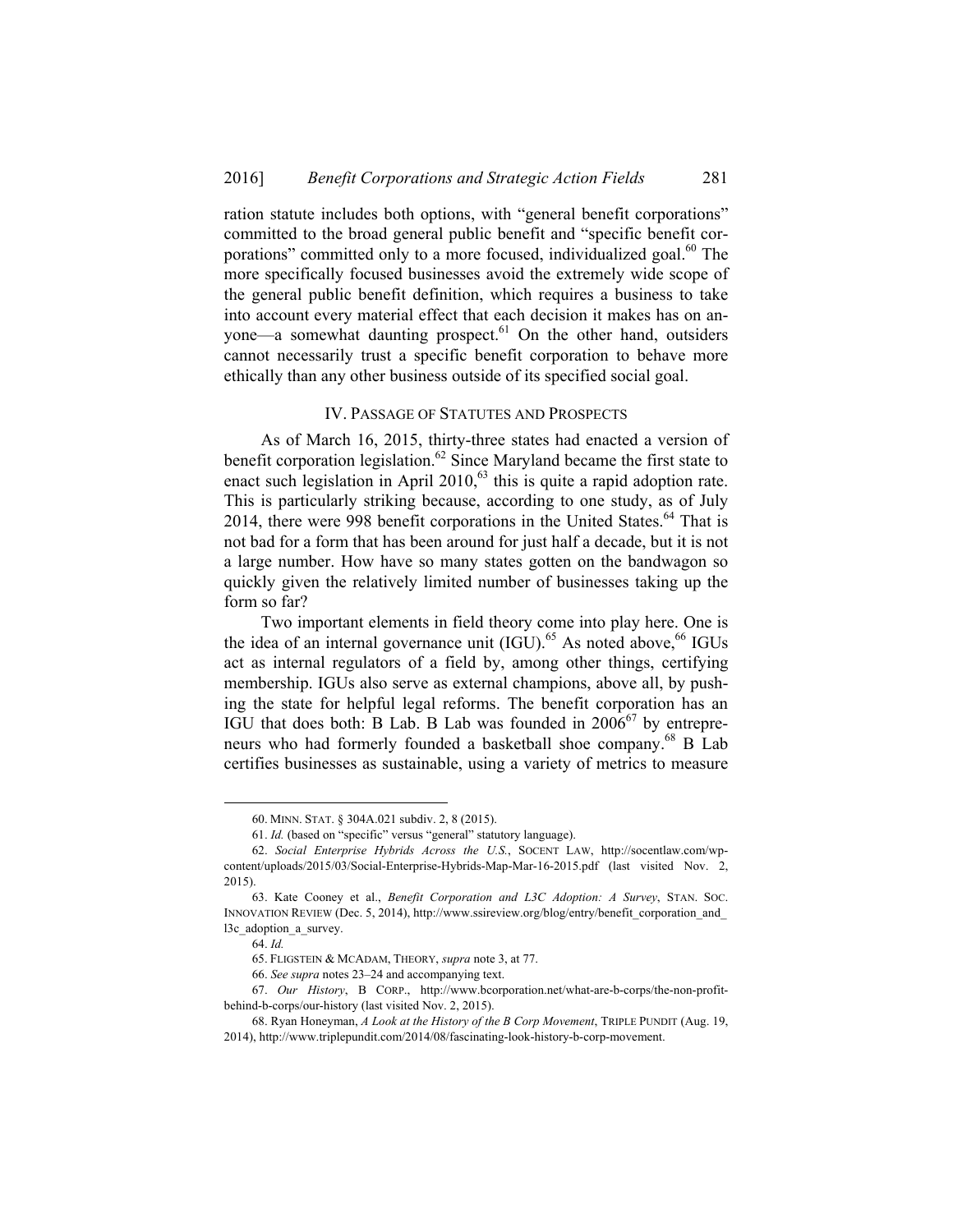social and environmental performance, accountability, and transparency.<sup>69</sup> It also provides analytic tools for companies, investors, and others who want to analyze the social performance of a business.<sup>70</sup> Thus, B Lab addresses a critical problem that socially conscious entrepreneurs face: how to credibly convey that they are truly pursuing social goals, not merely mouthing nice-sounding platitudes (at least, assuming one trusts the B Lab analytics and certification process—an in-depth analysis should not automatically trust this). Here, we see an explicit and formal version of the internal, certification feature of an IGU.

B Lab also drafted the Model Benefit Corporation Legislation that has become the basis for most, though not all, state statutes.<sup>71</sup> That takes us to the external role of an IGU, which acts as a lobbyist with the state. The record of state adoptions mentioned above suggests that B Lab has been quite successful. The Model Legislation presents legislators with a relatively short and straightforward statute ready to be adopted, which considerably simplifies the task. By making the benefit corporation an add-on to the basic business corporation, B Lab avoided having to reinvent the wheel. Corporate law is quite complex, and trying to write rules for all elements of business association law is a daunting task, likely to raise questions at many points.

But how have so many states adopted legislation so quickly, given the relatively small number of businesses that have adopted benefit corporation or B Lab certification status,<sup>72</sup> particularly within our current polarized political climate, where most significant legislation is extremely hard to enact? A standard public choice interest group model<sup>73</sup> may provide the answer, suggesting that there is at least one organization strongly pushing for benefit corporation legislation (B Lab itself), and in each state presumably a few businesses or interested would-be entrepreneurs who support the legislation. Meanwhile, there is little to no organized opposition to this type of legislation. Existing business corporations are not harmed by the added legislation—no one is forced to become a benefit corporation. Plenty of people are possibly skeptical about the value of or need for benefit corporation status, but those skeptics can simply ignore the form and predict that few businesses will adopt it.

 <sup>69.</sup> *About B Lab*, B CORP., http://www.bcorporation.net/what-are-b-corps/the-non-profitbehind-b-corps (last visited Nov. 2, 2015).

 <sup>70.</sup> B-ANALYTICS, http://b-analytics.net/ (last visited Nov. 2, 2015).

<sup>71.</sup> *See* MODEL LEGISLATION, *supra* note 53.

 <sup>72.</sup> B Lab's web site states that there are over 1,000 B Lab certified corporations to date. *Welcome*, B CORP., https://www.bcorporation.net (last visited Nov. 2, 2015).

 <sup>73.</sup> WILLIAM N. ESKRIDGE, JR. ET AL., CASES AND MATERIAL ON STATUTORY INTER-PRETATION 56–61 (2012).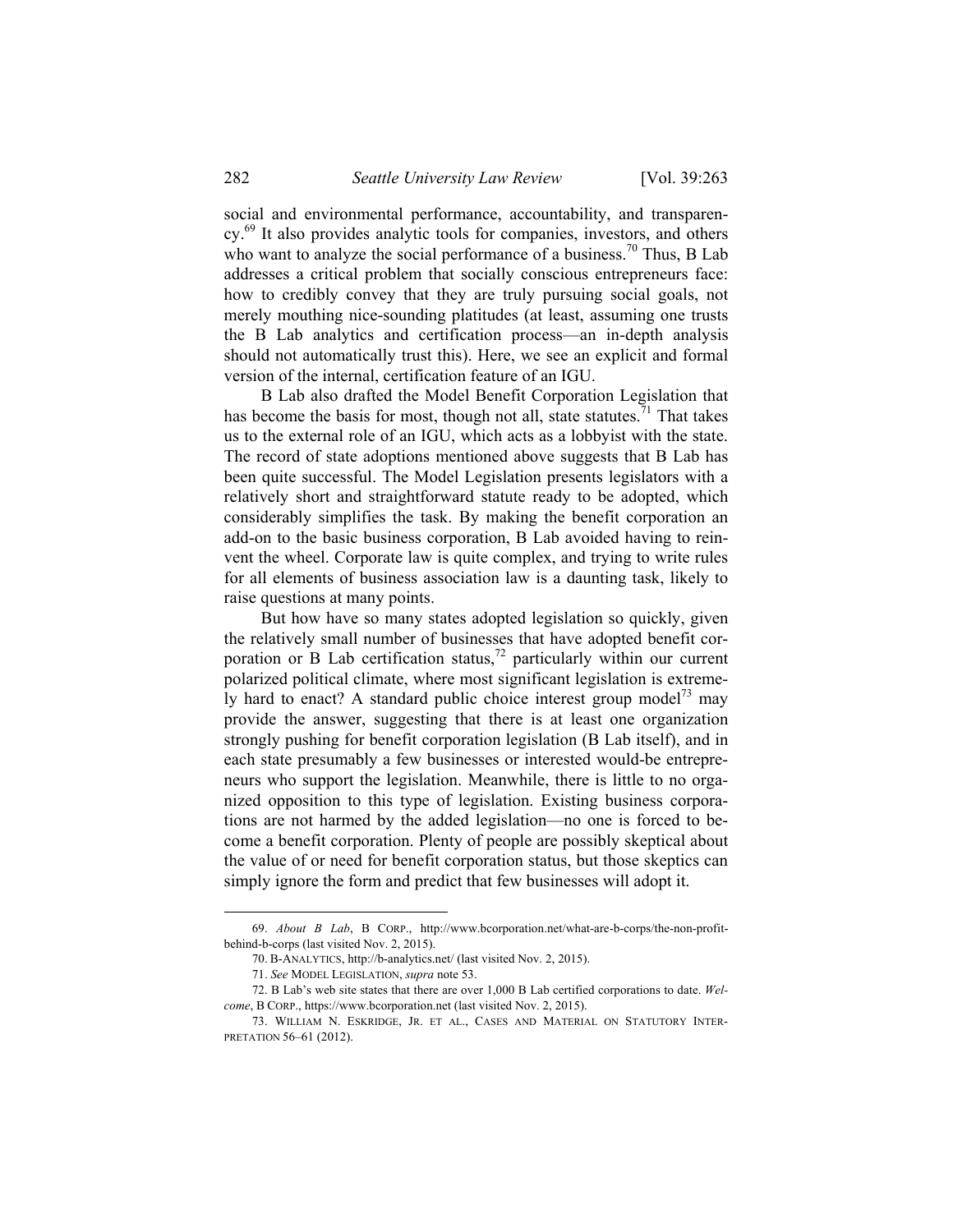The one significant source of opposition of which I am aware is some state bar associations.<sup>74</sup> Transactional lawyers are skeptical of benefit corporations—they do not think they are needed to allow businesses to pursue social goals—at least in states with constituency statutes. They also fear the costs of annual reporting and the risk of duty suits that could make benefit corporation status become a trap for well-meaning entrepreneurs. In my own state, Minnesota, proposed legislation was blocked for several years until the state bar decided that the bandwagon was making the legislation inevitable.

But the public choice explanation only goes so far. Yes, there may be little organized opposition (besides the bar), but the organized support is quite limited. Legislating is hard, even with little opposition, so why has it been so successful with such modest support? The availability of model legislation based on existing corporate law statutes, which reduces the costs of drafting, is a part of the answer. However, I think another answer lies with the ideology of our two parties. B Lab and other promoters of benefit corporations may have shown much social skill in finding this sweet spot that appeals to both parties.<sup>75</sup> Benefit corporations appeal to Democrats because many of them are skeptical of for-profit corporations, and they like social responsibility and sustainability. Benefit corporations are a way to advance those worthy goals. On the other hand, Republicans would be very unhappy about forcing social responsibility on businesses. However, remember that no business is forced to become a benefit corporation. The new form simply makes a new option available. We will then let the marketplace decide whether there is any significant demand for such businesses or not. Benefit corporations can thus be promoted as a free market solution to perceived social problems. Republicans like free markets. And thus, each party can see benefit corporation legislation as fitting quite nicely with a core ideological commitment.

So, benefit corporation legislation is spreading rapidly and one can easily foresee a day not far away where all states have adopted such legislation. As Fligstein and McAdam note, state action to legitimate and facilitate a new field is quite significant.<sup>76</sup> But, state action alone is not enough to guarantee the success of a new form of business (at least not state action of the enabling kind we see here—I suppose if all businesses

 <sup>74.</sup> J. William Callison, *Benefit Corporations, Innovation, and Statutory Design*, 26 REGENT U. L. REV. 143, 161–63 (2013).

<sup>75.</sup> On the importance of social skill in strategic action field theory, see FLIGSTEIN  $\&$ MCADAM, THEORY, *supra* note 3, at 45.

<sup>76.</sup> *See supra* text accompanying note 22.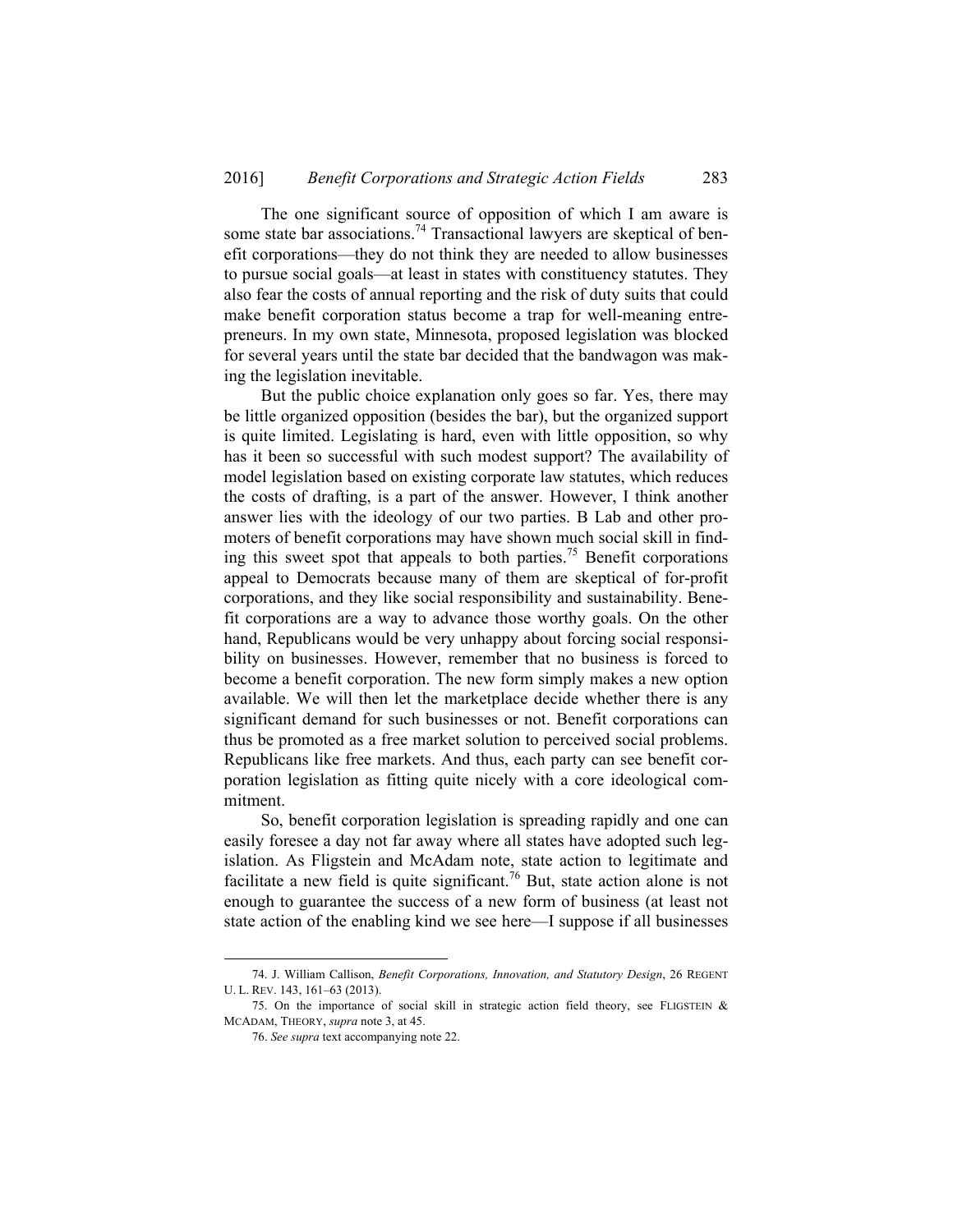were forced to abide by the duty rules of benefit corporations, the story would be different). Although we are observing some businesses adopting the new legal status, the numbers are still quite modest. What are the prospects for widespread creation of benefit corporations, and what source of actions and innovations by actors inside (or outside) the field might help spread the form more widely?

We have seen why benefit corporation status may be attractive to socially motivated entrepreneurs: it clearly allows them to pursue goals other than profit while still earning financial returns, and may prove a useful commitment device to attract investors, employees, and customers who want to be involved in a socially beneficial business but fear greenwashing. The reporting requirement and especially the new fiduciary duty act as precommitment devices. If a business says it is dedicated to pursing social good but fails to do so, it can be sued, providing significant incentive to not make such a claim unless one means it.<sup>77</sup> But there is a cost attached to this: a fear of suits even where the directors and officers are acting in good faith. The law can reduce that fear through various mechanisms that limit liability. Benefit corporation statutes do this by imposing limitations on personal liability, incorporating the business judgment rule, and limiting standing to sue (only shareholders can sue to enforce the duty). $78$ 

But such limitations on suits in turn have a cost. Remember, the point of the duty and threat of suits is to provide a credible commitment device. If the law imposes too many limitations on suits, the commitment may fail to be credible. Investors, employees, and customers may look to benefit corporation status as proof that a business is not merely engaged in greenwashing. But, if the space starts being occupied by businesses with little real commitment to social goals, and they face no consequences for such deception, then benefit corporation status will have failed to do its job. $79$ 

Note that in this analysis, our actors blend idealism with a hardheaded pursuit of their own interests. Entrepreneurs and investors each want to improve the world, but they want to make money and want to retain as much control as possible over the business as well. The new fiduciary duties have a mixed effect. On one hand, they protect directors and officers somewhat from suits claiming that they dishonestly or incompetently failed to achieve shareholder returns. On the other hand, this

 <sup>77.</sup> McDonnell, *supra* note 4, at 62–64; Joseph W. Yockey, *Does Social Enterprise Law Matter?*, 66 ALA. L. REV. 767, 798–813 (2015).

 <sup>78.</sup> McDonnell, *supra* note 4, at 59–62.

<sup>79.</sup> *Id.* at 62–64.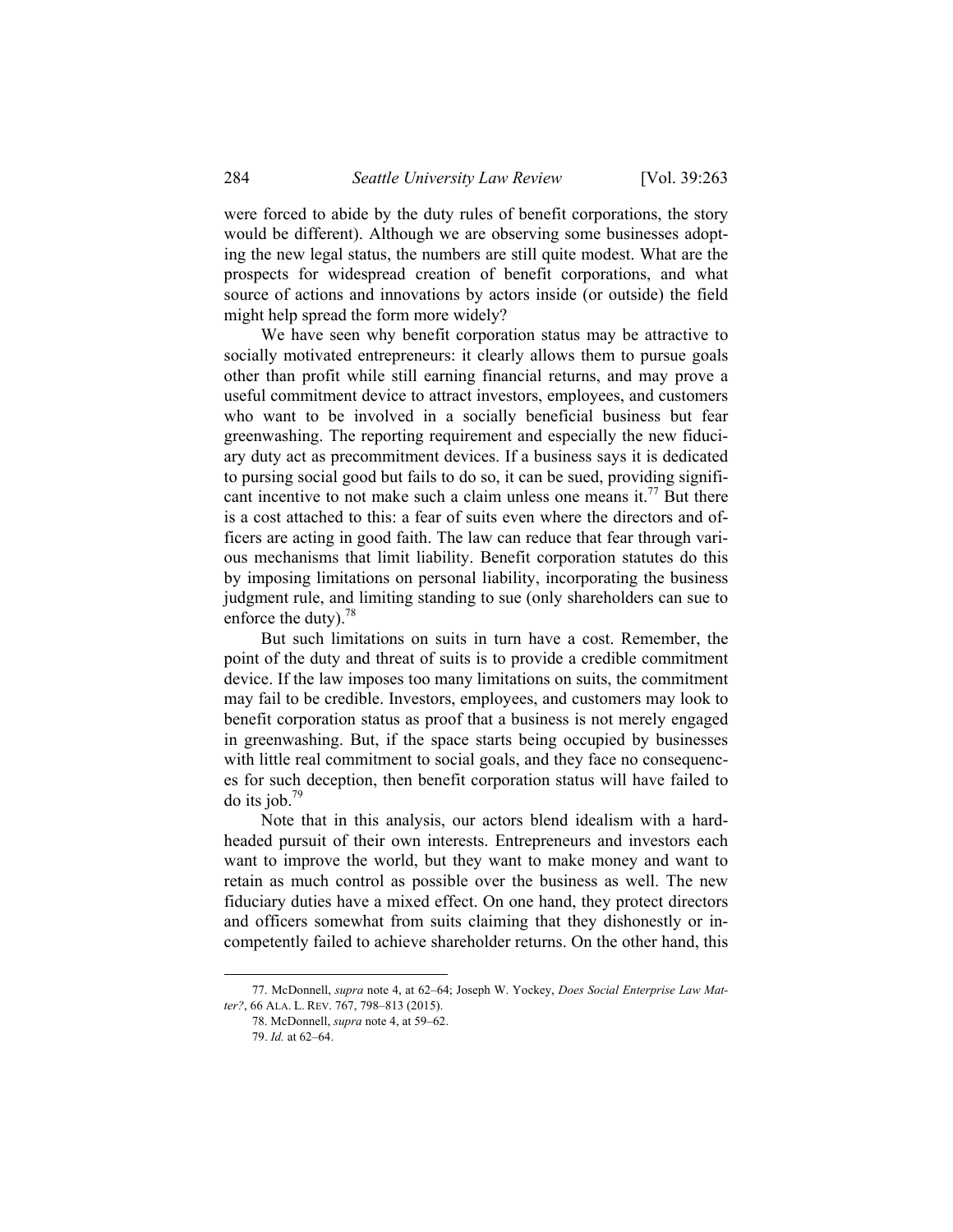also exposes directors and officers to new suits claiming that they ignored their social goals. Shareholders, who are the plaintiffs in those suits, have their own power shifted accordingly. Neither entrepreneurs nor shareholders cede any authority to the challengers in this field, as neither employees nor customers gain any control rights under benefit corporation statutes. Indeed, although they now have a fiduciary duty protecting their interests, employees and customers have no rights under the statutes to sue to enforce those rights—only shareholders have standing to sue (although individual benefit corporations may choose to extend standing). $80$ 

Moreover, it remains unclear what we expect social enterprises to do anyway. How are they supposed to balance seeking profits with seeking good? Much of the time doing good is consistent with long term profit, but they may conflict in the short term (sometimes in the long term as well). What then? And how much effort is one supposed to put into figuring out the potential effect of major decisions on everyone and everything that might be affected, as pursuit of "general public benefit" seems to require? One could spend massive amounts of time studying the effects and then try to weigh and balance them to come to a final decision. Different persons may well have different ideas about how this should be done, with disagreements both between and among officers, directors, shareholders, employees, and customers.

Who wants to wade into that mess once you put it like that? Benefit corporations will grow in number and thrive only if there are enough persons in the various constituent groups who really care about pursuing a triple bottom line *and* if ways can be found to reduce the complexities and uncertainties surrounding the new status, as well as the legal, economic, and social imperatives impinging on such corporations.

I suspect there are plenty of people with at least some interest in participating in social enterprises. If and when such businesses become more common, preferences will shift, and more will get involved as the option becomes more socially salient and celebrated (again, a sentence probably more appealing to a sociologist than an economist, as the latter usually treats preferences as fixed and exogenous).

But what can be done about the uncertainties surrounding benefit corporations that are likely deterring many otherwise interested entrepreneurs from adopting this new form? To some extent, adoption of new

 <sup>80.</sup> MODEL LEGISLATION, *supra* note 53, at § 305(b).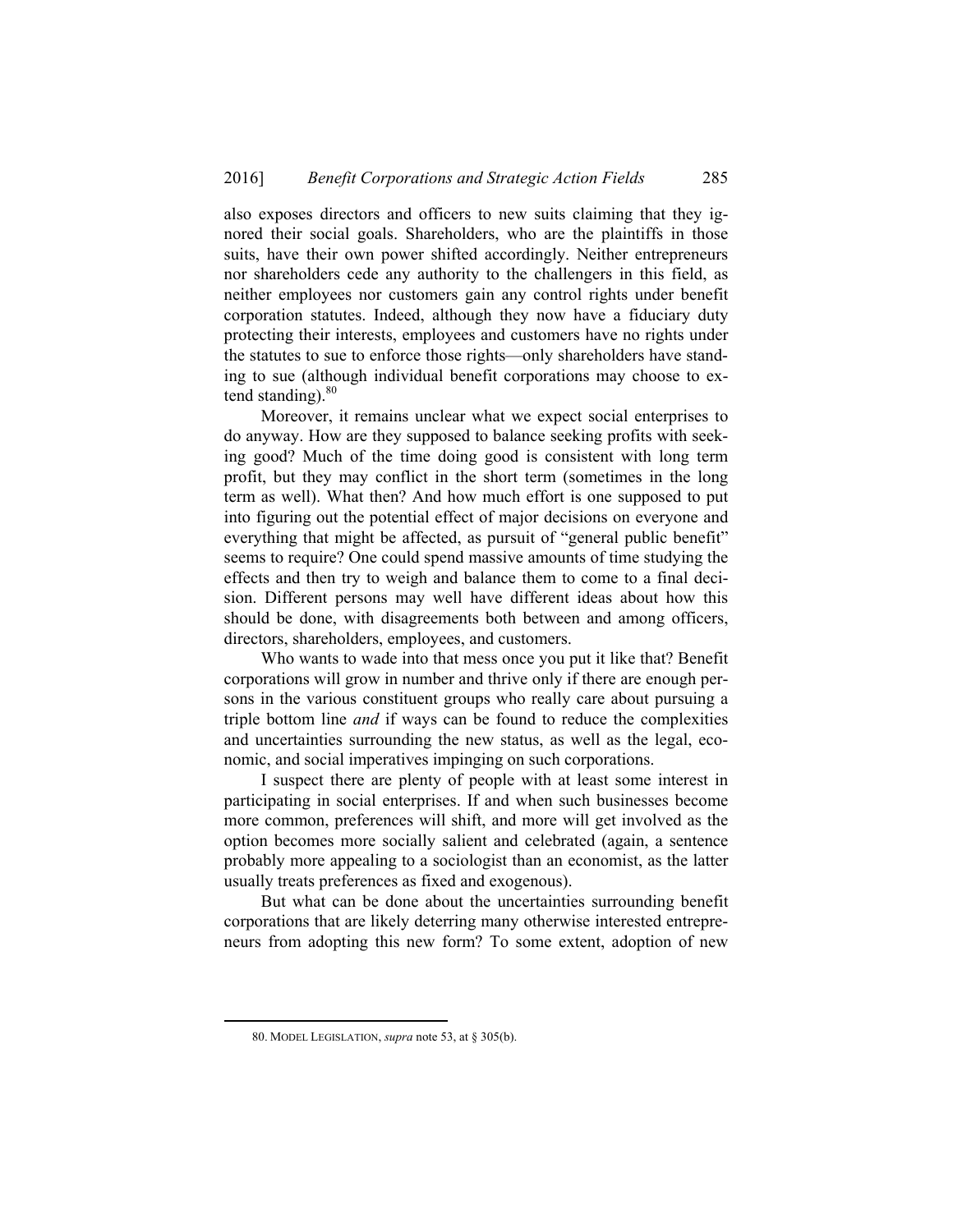legal forms is a path dependent process—as more adopt the form, uncertainties are gradually reduced, leading to further adoptions, and so on.<sup>81</sup>

But what can be done to facilitate the process in its early stages, beyond adoption of the new statutes? B Lab, in its role as an IGU, is a part of the answer. Its advocacy is helping spread awareness. Its certification and publication of analytic metrics is helping to spread fairly detailed best practices. B Lab also acts as a focal point to help create a community of persons interested in the form. This allows actors to find each other to establish new benefit corporations through sharing experiences about what works and does not work.<sup>82</sup>

The availability of financing is also crucial, and so the development of a network of financial professionals with interest in benefit corporations would be extremely helpful. Most basically, this kind of network would make it easier for interested entrepreneurs to find interested investors. Beyond that, such a network is another way to spread experience and best practices. A network of entrepreneurs could perform a similar function. This is happening to some extent with the Social Enterprise Alliance being a leading force.<sup>83</sup>

Transactional lawyers are another possible set of actors who could play a major role. Lawyers may help spread awareness of the new legal form. More deeply, they may help develop corporate governance structures and practices that respond to the practical and legal challenges facing benefit corporations. $84$  Lawyers advising benefit corporations can help craft the statement of a business's specific goals (if any), create structural provisions that address decisionmaking (e.g., the creation of a public benefit director specifically focused on the social mission of a business), create checklists for items to consider in making major decisions, and create programs for shareholder outreach—which may both improve decisionmaking and ward off potential legal conflicts. Other possibilities will probably occur to experienced transactional lawyers.

Down the road, courts may also play a role. If the number of benefit corporations grows enough, we will presumably begin to see fiduciary duty suits claiming a failure to consider public benefits or securities, or consumer fraud suits claiming that benefit reports are misleading. Courts

l

 <sup>81.</sup> Brett H. McDonnell, Labor Managed Firms and Banks (1995) (unpublished Ph.D. dissertation, Stanford University) (on file with author).

 <sup>82.</sup> *B Corp Community*, B CORP., http://www.bcorporation.net/b-corp-community (last visited Nov. 2, 2015).

<sup>83.</sup> *About*, SOC. ENTERPRISE ALLIANCE, https://www.se-alliance.org/about (last visited Nov. 2, 2015).

 <sup>84.</sup> Alicia E. Plerhoples, *Representing Social Enterprise*, 20 CLINICAL L. REV. 215, 234 (2013).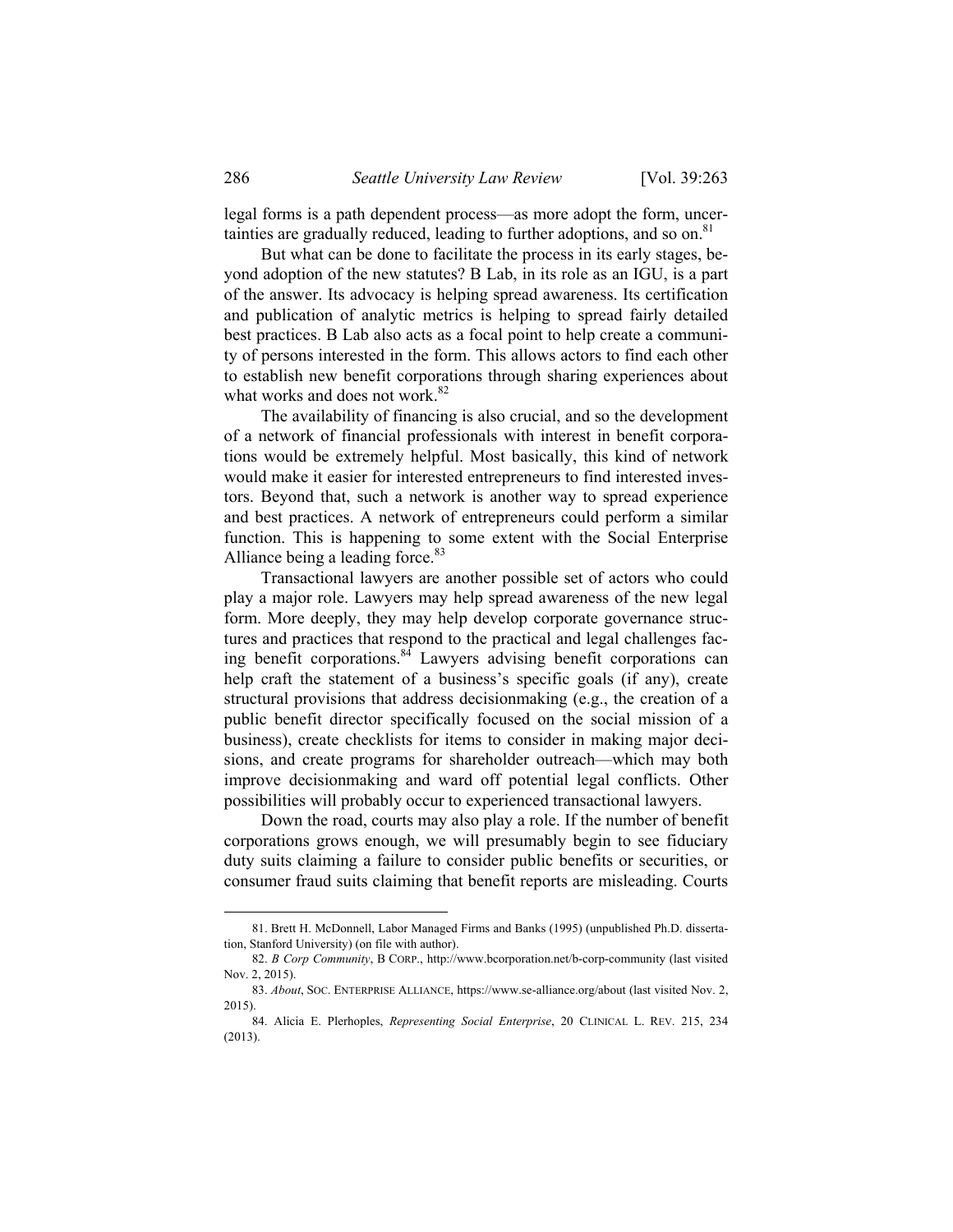will need to walk a fine line between making liability too likely, so that the form becomes unattractive to entrepreneurs, and too unlikely, so that the form involves no credible commitment to investors and others.<sup>85</sup> Beyond this, legal analysis in such suits may help spread, clarify, and harden emerging norms and best practices. Even if courts do not find defendants liable, they may discuss dubious behavior and practices in a way that both shames the defendants and helps tell others what they should be doing if they want to avoid the risk of landing in court. This is a key way in which Delaware fiduciary duty works, even where it imposes little real risk of liability.86 Litigation could ultimately perform a similar function for benefit corporations.<sup>87</sup>

### CONCLUSION: WHAT HAVE WE LEARNED?

Has telling the story of benefit corporations through the lens of strategic action fields taught me anything about the usefulness of that sociological theory? I will conclude with a few tentative, speculative thoughts on that question. Let us start with a few points where I find the theory clearly helpful, and in some ways superior, to my home turf: law and economics.

First, the concept of the existential function of the social $88$  is quite natural and helpful in thinking about what motivates various actors to become involved in benefit corporations. Although economic theory allows for nonselfish motivations, selfishness sits deep within the DNA of economics. Even where economics allows for other sorts of motivations, it says little about them. My subtitle speaks of the existential failure of Delaware, but it could instead refer to the existential failure of law and economics. Businesses are a central part of the life of their officers and employees, and sometimes of their shareholders. Those persons need financial returns from their livelihood, but as human beings, they look to other forms of meaning and purpose as well in such a central part of their lives. Thus, the potential allure of social enterprise becomes much more clear and powerful in that light.

Which is not to say that the theory and analysis are all starry-eyed about the idealism underlying social enterprise; more selfish motivations play a major role as well. These include not only the pursuit of financial

l

 <sup>85.</sup> McDonnell, *supra* note 4, at 65–70.

 <sup>86.</sup> Hill & McDonnell, *Optimal Penumbra*, *supra* note 11; Lyman Johnson, *Counter-Narrative in Corporate Law: Saints and Sinners, Apostles and Epistles*, 2009 MICH. ST. L. REV. 847, 848–49 (2009); Edward B. Rock, *Saints and Sinners: How Does Delaware Corporate Law Work?*, 44 UCLA L. REV. 1009, 1039 (1997).

 <sup>87.</sup> McDonnell, *supra* note 4, at 67–68.

<sup>88.</sup> *See supra* note 20 and accompanying text.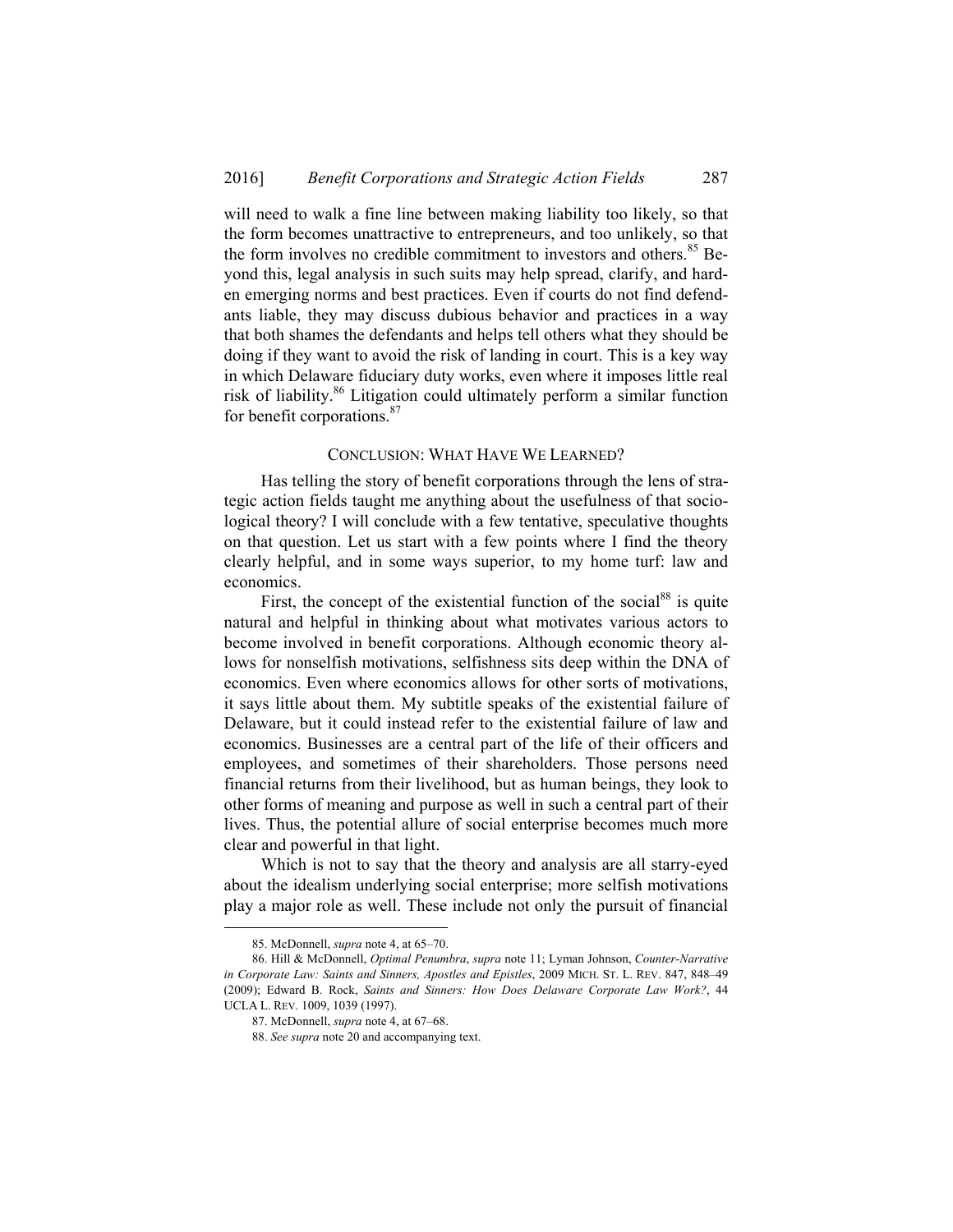gain, but also the ability to control decisionmaking and influence the corporation.<sup>89</sup> The theory's mix of selfishness and meaning in understanding human motivations strikes me as quite attractive and plausible—a clear improvement over an economic framework.

Second, the emphasis on internal governance units and the role of the state is also helpful. B Lab clearly serves many of the functions of an IGU in strategic action field theory.<sup>90</sup> I am somewhat less convinced that the theory adds a lot to economic reasoning here, though. Economics has plenty to tell us about the role of certification as a way of overcoming asymmetric information, and about the importance of lobbying associations as a way of overcoming collective action problems in politics. I want to see more about what the theory can add here.

The theory's focus on the role of the state in enabling and legitimating new fields $91$  clearly fits with the story of benefit corporations. Here too, I remain open-minded but not yet completely convinced about what the theory adds to already common public choice and political theories. Perhaps, though, the role of ideology in making benefit corporations attractive to politicians from both parties is an insight that would not fit as well in the theory of law and economics. $92$ 

One element of the theory to which I am rather more resistant is the strong emphasis on power struggles between incumbents and challengers, reflecting perhaps its partial origins in social movement theory. This may be a useful corrective to the blindness of economics to power in many ways, and within benefit corporations there is a real power dynamic. Employees have little power in ordinary business corporations, which carries over to the new form. This is perhaps most strikingly expressed in the unwillingness to extend standing to sue.<sup>93</sup> But in forming new social enterprises, the focus is on the relationship between an entrepreneur—or small group of entrepreneurs—and potential investors. While that relationship is not devoid of power elements, to say the least, it is also an attempt to find a cooperative arrangement for both entrepreneurs and investors to benefit from the business while simultaneously getting the participation they need from the other party.

 <sup>89.</sup> *See supra* notes 46–49 and accompanying text.

<sup>90.</sup> *See supra* notes 65–71 and accompanying text.

<sup>91.</sup> *See supra* notes 21–22 and accompanying text.

<sup>92.</sup> *See supra* note 75 and accompanying text.

<sup>93.</sup> *See supra* note 80 and accompanying text. I believe, however, that there are very good reasons to limit the standing to sue. Given the breadth and vagueness of the duty in benefit corporations, giving standing to all beneficiaries of that duty might allow just about anyone to sue any benefit corporation. That would be a mighty strong disincentive to forming such a business.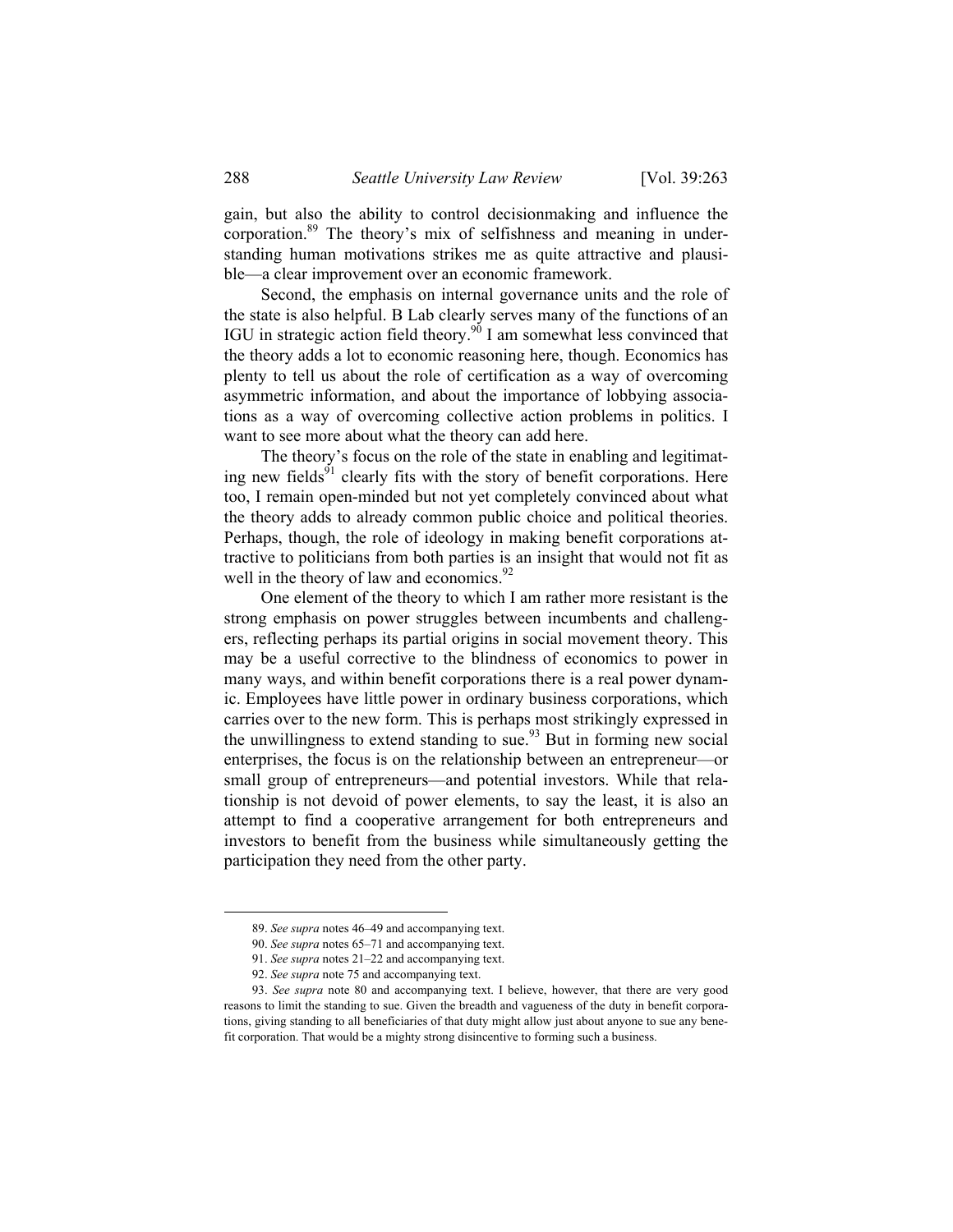Which leads me to a main area where I would grade this exercise as incomplete. The final portion of Part IV considered various ways in which different actors may try to build institutions and practices that help benefit corporations thrive.<sup>94</sup> How much does and could strategic action field theory help us understand these processes? On the one hand, the focus on the creation of shared understandings and norms within a field is quite useful—at a high level of abstraction, which is what I am attempting to describe and analyze there. But the devil is in the details. *How* do actors within an emerging field help create and spread new practices that will support this new institution? How do they persuade others that this is a good thing, and worth becoming a part of? Of particular interest to me, as a law professor, is what role do transactional lawyers play in this process? What concrete, detailed conceptual tools does the theory have to offer in trying to understand this? Having read just a book and an article, I do not yet feel capable of answering that question.

This leads to the question of methodology. Fligstein and McAdam maintain a neutral and inclusive approach to various forms of empirical methodologies. They think that existing types of quantitative and qualitative methods can be usefully deployed within their framework.<sup>95</sup> On the one hand, this is a breath of fresh air to someone immersed in law and economics, where a highly quantitative focus on regressions has come to dominate the field. I suspect that for the kinds of questions I have discussed in this Article, qualitative methods, such as in-depth interviews with actors in the field, would be at least as useful (really, much more useful) than trying to find variables to measure so that one could run a regression.<sup>96</sup>

On the other hand, at least as far as the book goes, Fligstein and McAdams's very agnosticism yields little guidance as to how to do good empirical work within this theoretical approach. It is not much more than a suggestion to go forth and commit anthropology (though that is a useful suggestion). Again, further reading of more applied field theory may provide more guidance, but this is where I stand at the moment.

My third and final point concerns the normative implications of field theory. I have not dealt much with the normative question of whether we *should* be encouraging the development of benefit corporations and social enterprises. One can probably detect an approving tone in this Article. I would say that I am currently intrigued, but have a lot of questions about the attractiveness and viability of the form. Within law

 <sup>94.</sup> *See supra* notes 81–87 and accompanying text.

 <sup>95.</sup> FLIGSTEIN & MCADAM, THEORY, *supra* note 3, at 184.

 <sup>96.</sup> And run it, and run it, until it yields the result that you expected in the first place.